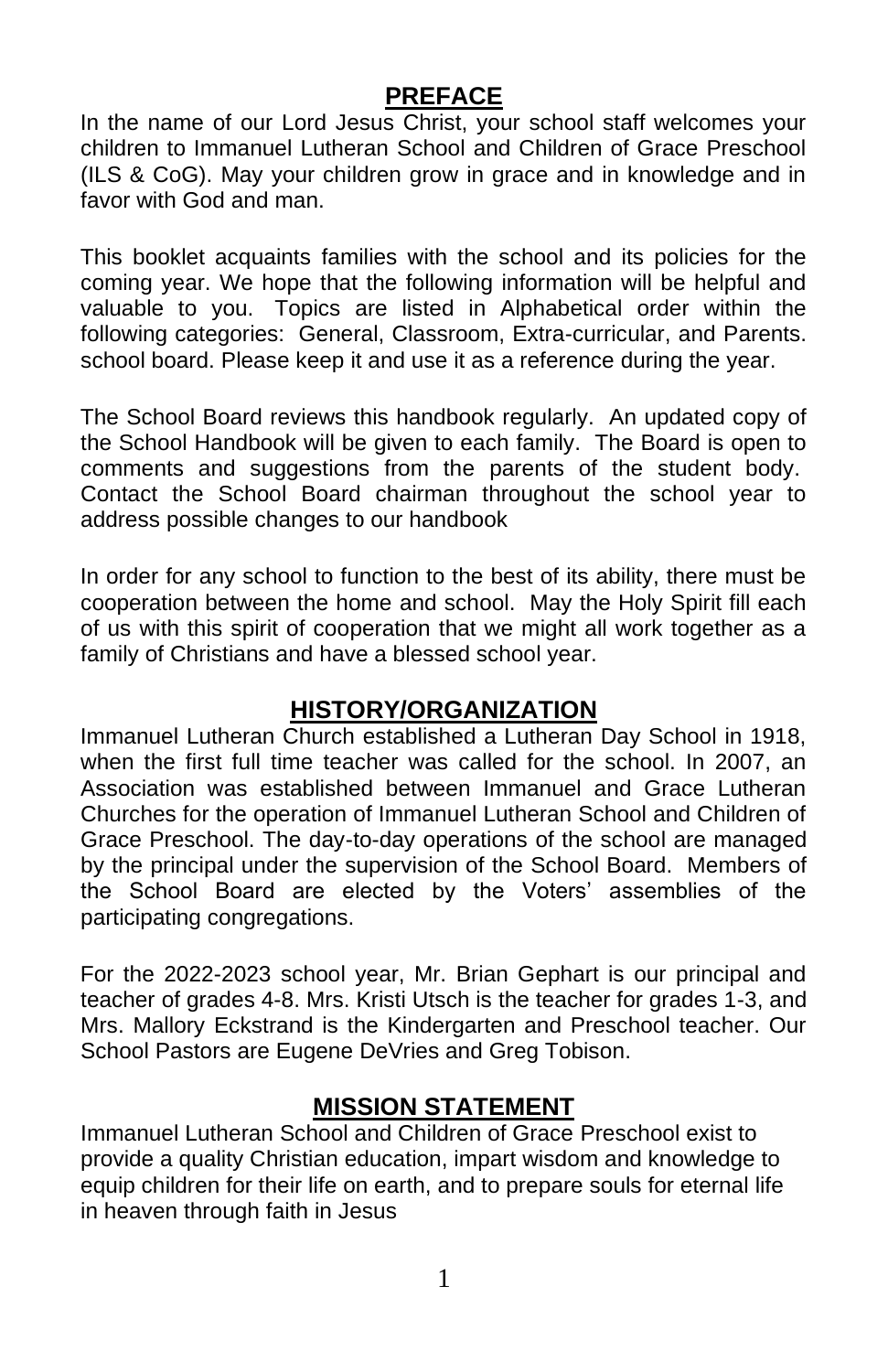### **MISSION IN DETAIL**

#### *Quality Christian Education*

Deuteronomy 6:6-7 *"These commandments that I give you today are to be upon your hearts. Impress them on your children. Talk about them when you sit at home and when you walk along the road, when you lie down and when you get up."*

God tells us that instruction in His Word is to take a prominent place in the upbringing of children. ILS works with parents to faithfully carry out this command.

#### *Wisdom and Knowledge*

Proverbs 9:10 *"The fear of the Lord is the beginning of wisdom, and knowledge of the Holy One is understanding."*

A solid foundation is laid in the study of God's truths found in the Bible, as well as the study of academic and practical skills necessary to equip God's children for life on earth as they serve God and their neighbor.

#### *Prepare for Heaven*

Titus 3:5-7 *"he saved us, not because of righteous things we had done, but because of his mercy. He saved us through the washing of rebirth and renewal by the Holy Spirit, whom he poured out on us generously through Jesus Christ our Savior, so that, having been justified by his grace, we might become heirs having the hope of eternal life."*

When our time of grace on earth is over, God promises eternal life in heaven through faith in our Savior Jesus Christ.

### **OBJECTIVES OF IMMANUEL LUTHERAN SCHOOL**

1. To teach the word of God as the only reliable source for doctrines (teaching) concerning God, creation, Jesus, salvation, and the last things. Psalm 111:10, *"The fear of the Lord is the beginning of wisdom..."*

2. To train the child in Godly living (develop character) in the light of God's Word, which supplies the answer to the questions: Who am I? Where did I come from? Why am I here? Where am I going? Psalm 119:9, *"How can a young man keep his way pure? By living according to your word."*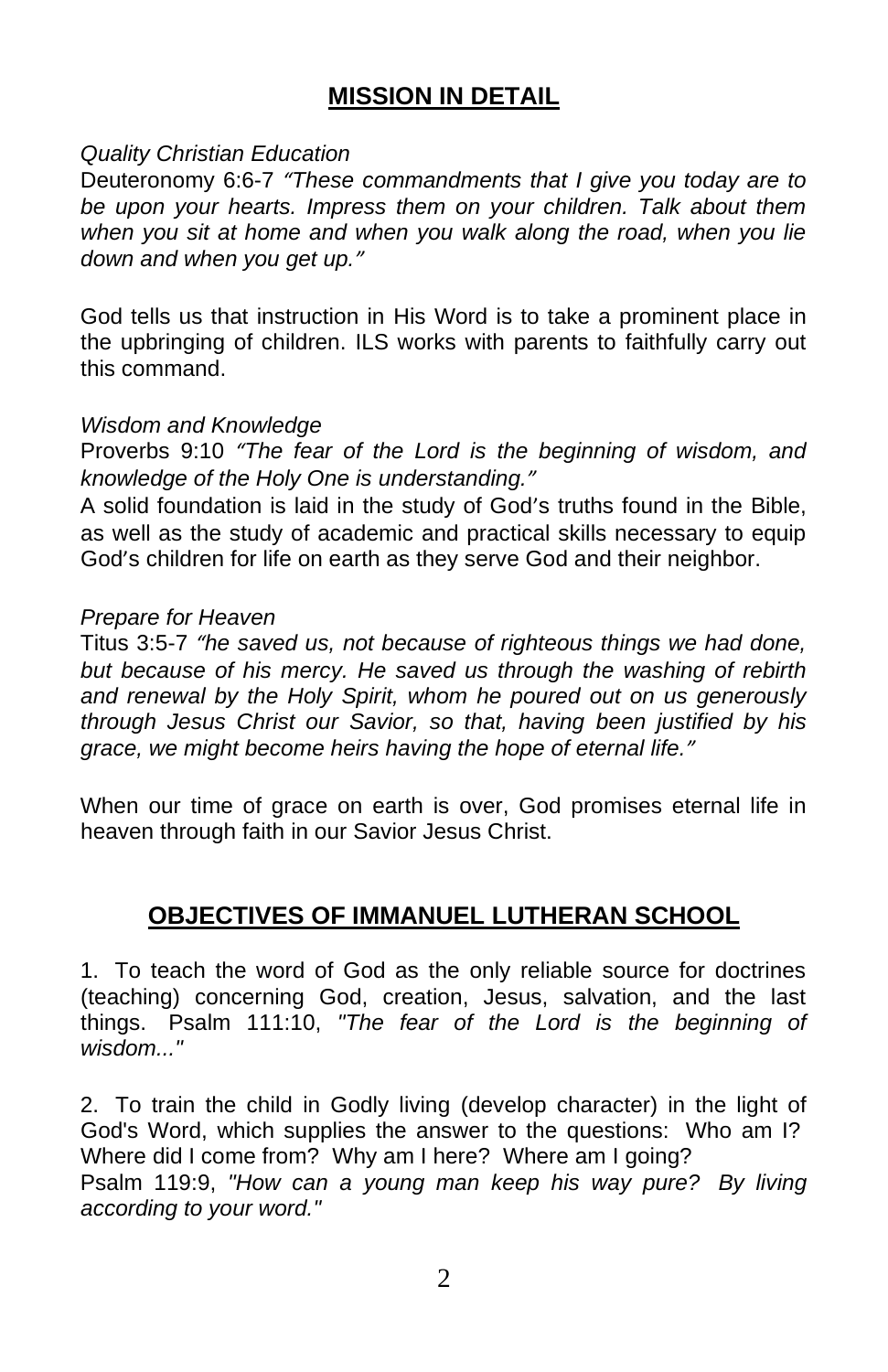3. To equip the child to express his faith in his Savior to fellow Christians and to those who don't believe in Jesus as their Savior. Matthew 28:19- 20 *"Therefore, go and make disciples of all nations, baptizing them in the name of the Father and of the Son and of the Holy Spirit, and teaching them to obey everything I have commanded you. And surely I will be with you always, to the very end of the age."*

4. To teach all subjects in the light of God's Word, using the Bible as sole authority. Psalms 139: 14 *"I praise you because I am fearfully and wonderfully made; your works are wonderful; I know that full well."*

5. To help the child to develop and to use his knowledge, talents, and skills to the glory of God and the welfare of his neighbor. I Cor.10:31 *"So whether you eat or drink or whatever you do, do it all for the glory of God."*

To attain these objectives, it is of utmost importance that we as parents and teachers ever keep before us our high calling and responsibilities as God's representatives. In this way only will we be able to instill into the hearts of our children the proper respect for God's established law and order, and grateful appreciation for what God has done, and still does, for us in Christ Jesus, our Lord.

# **ENROLLMENT POLICY**

All school-age children of Grace Evangelical Lutheran Church and Immanuel Evangelical Lutheran Church are encouraged to attend our school, as well as those of sister congregations and our local community. It is strongly urged that all students attend Kindergarten previous to coming into first grade. Children must be five years old by September 1<sup>st</sup> to be eligible for kindergarten. Children will be admitted to the other grades upon presentation of records showing satisfactory completion of earlier grades.

All students of Children of Grace Preschool must be at least 3 years of age by September 1<sup>st</sup> and potty-trained to be eligible for preschool. The children will be expected to be able to function independently of their parents for the length of the school day before they begin classes.

Families who are not members of the Wisconsin Evangelical Lutheran Synod (WELS) are welcome to enroll their children in our school. The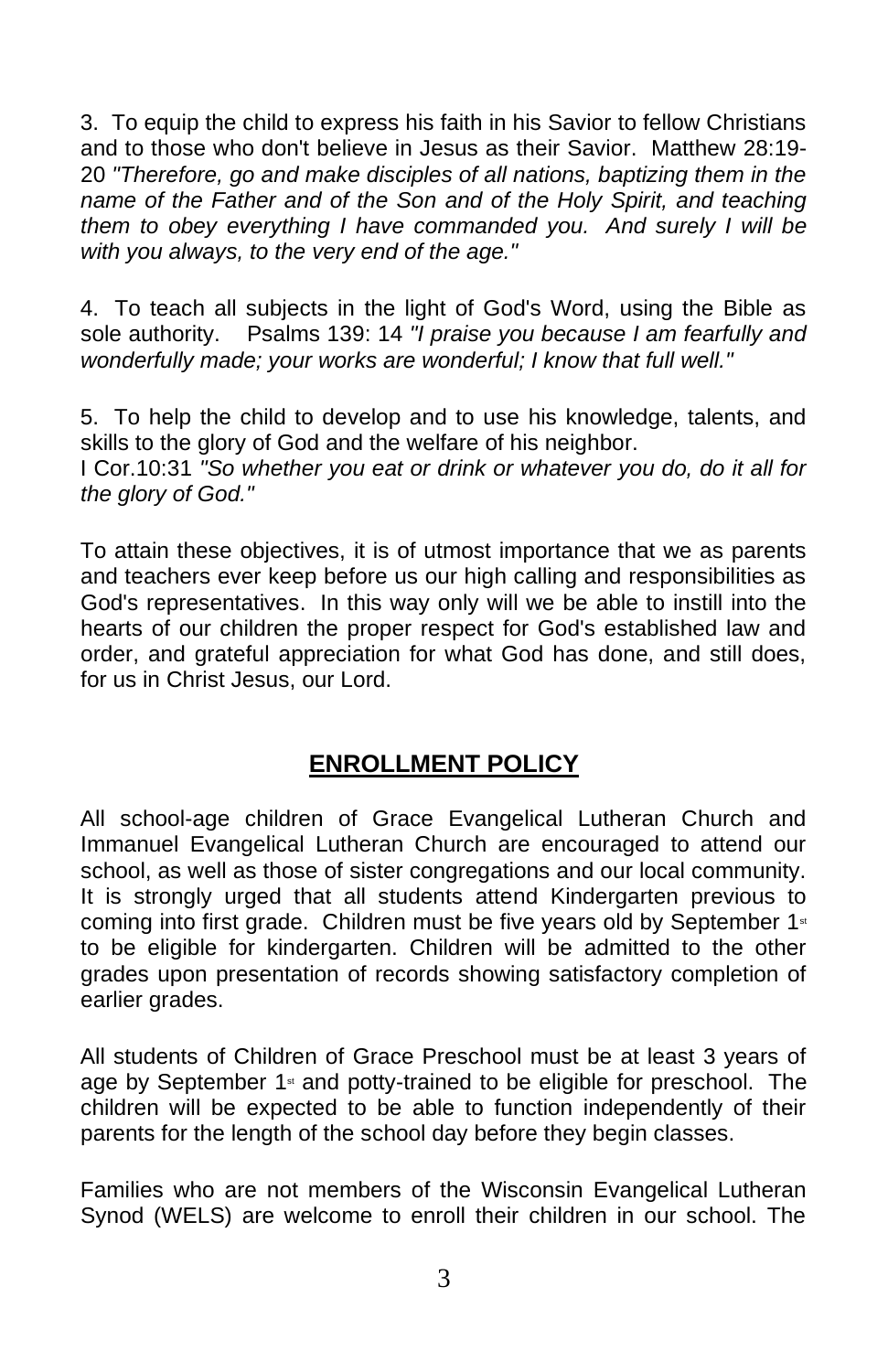parents may also attend an adult instruction course so they know what doctrine their children will be taught. At the end of the instruction class, the parents will be given the opportunity to become members if they so desire.

### **Notice of nondiscriminatory policy as to students**

Immanuel Lutheran School admits students of any race, color, national and ethnic origin to all the rights, privileges, programs, and activities generally accorded or made available to students at the school. It does not discriminate on the basis of race, color, national and ethnic origin in administration of its educational policies, admissions policies, scholarship programs, and co-curricular and other school administered programs. This enrollment policy is subject to yearly review.

# **FEDERAL EDUCATION RIGHTS TO PRIVACY ACT (FERPA)**

FERPA policy allows a parent and/or designated guardian the right to view their child's academic records at any time. If you wish to do so, please contact the principal.

# **SCHOOL HOURS**

### **KINDERGARTEN-GRADE 8**

The school day begins at 9:00 AM and ends at 3:00 PM. The teachers are responsible for the children's safety from 8:45 AM until 3:10 PM. If the children remain after 3:10 PM they will be sent to Latchkey. Children coming to school early are expected to attend Latchkey. Teachers may send children to Latchkey if they arrive before 8:45 AM. Teachers need the time before and after school for preparation time.

### **PRESCHOOL**

Preschool is offered full or half days Monday through Friday. Parents have the choice of sending their children half days, full days, or a combination of both. The school is flexible in offering whatever schedule works best for your family. The school day begins at 9:00 AM every weekday. For children attending half days, the pick-up time is 11:30 AM. Full day students stay until 3:00 PM. The teachers are responsible for the children's safety from the time they are signed in until they are signed out by a parent or quardian.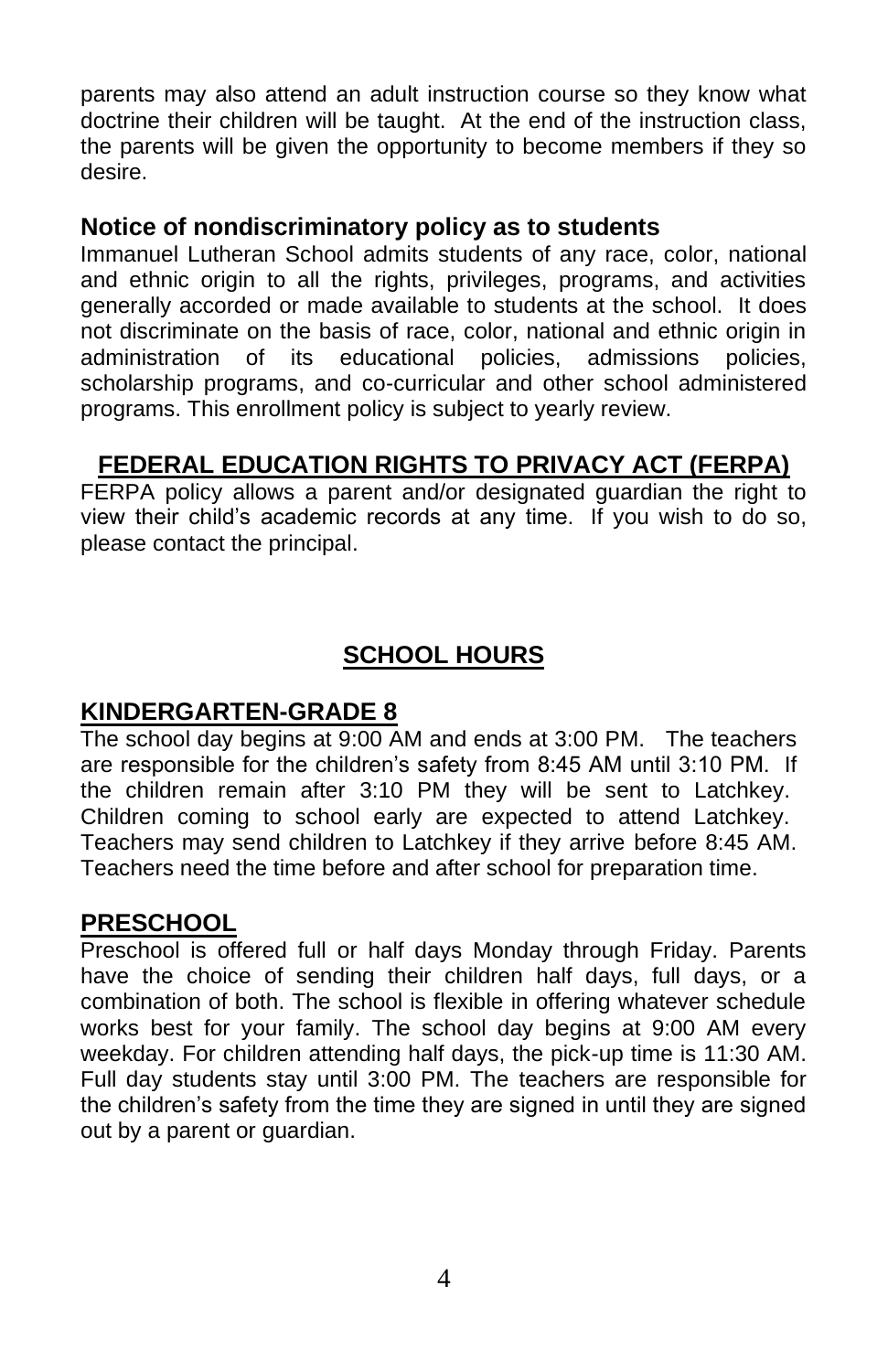# **LATCHKEY**

Care for students through the Latchkey program will be available from 6:30 AM to 8:45 AM before school and 3:00 PM to 6:00 PM after school. Latchkey is available for scheduled late starts from 6:30 AM to 15 minutes before school starts

## **LOCK DOOR**

The school is a public building with many people coming and going each day. Therefore, to ensure the safety of the children in our school, we lock all doors between 9 AM and 3:00 PM. The front door will be open at 11:25 AM for families to pick up preschool students. The doors do not lock from the inside so emergency evacuation is quick and safe. If you need to enter school after the doors are locked, please use the call button on the silver box to the right of the front door or call school at 320- 587-4858.

# **TUITION & FEE PAYMENT POLICY**

Parents are reminded that the majority of the school's support comes from the association congregations. We should, indeed, be grateful that our congregations consider the Christian education of their youth as a privilege and obligation of the entire congregation. All families are asked to pay a nominal tuition to help the congregations finance the school's ministry.

Tuition payment plans are established annually at registration day in May or June and for new students when their children are enrolled. The tuition and fee schedule it listed on page 7 of this booklet.

### **K-8 Tuition**:

- Billed on  $1$ <sup>st</sup> of month for current month Sept–May (9 months)
- Payment can be made by automatic payment from checking account, cash, or check.
- If a payment has not been received by the  $20<sup>th</sup>$  of the month, a \$20.00 late fee may be assessed monthly until the account is current.
- An additional \$20.00 fee will be assessed for any returned checks or returned automatic payments.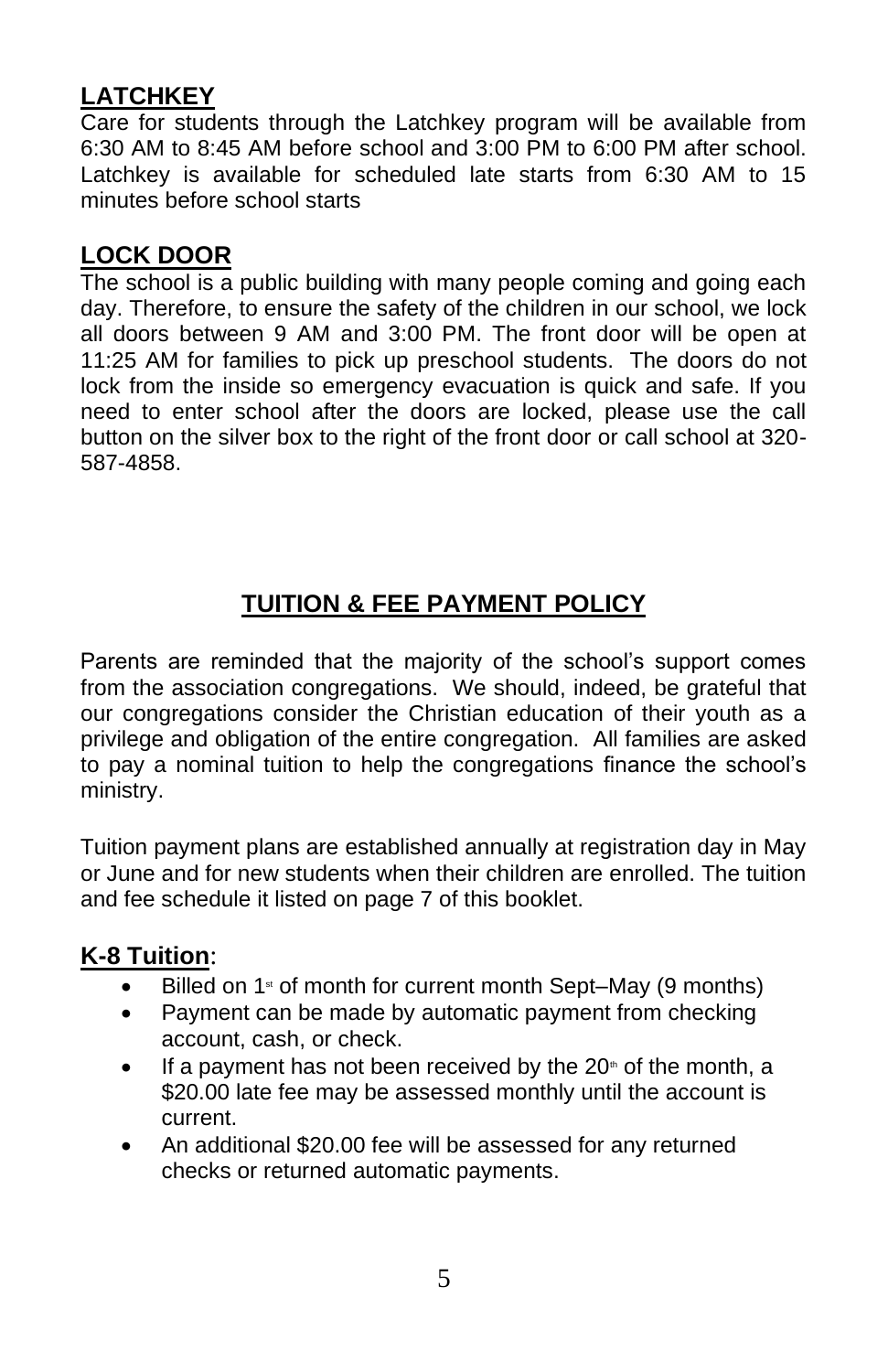# **Pre-School Tuition:**

- Preschool families will receive calendars three times a year to schedule the days their child will be in school for the upcoming months. (Ex. in August classes will be scheduled for Aug-Nov; in November classes will be scheduled for Dec-Feb, in February classes will be scheduled for Mar-May)
- Billings will be issued on the 1st of each month
- If payment has not been received by the 20th of the month, a \$20.00 late fee will be assessed.
- An additional \$20.00 fee will be assessed for any returned checks or returned automatic payments.
- If Preschool is called off because of a snow day or teacher absence, the next month's billing will be credited for the day.

### **Registration Fees:**

• Fee payments per child are due by August 15, 2022.

### **Latchkey Fees:**

- Latchkey Services will be billed monthly on the 1st of the month (or as near as possible) for the previous month. (Ex. September hours will be billed October 1st).
- Payment is due by the 15th of the following month.

### **Payments**

- Payments by check can be dropped off at the school office or sent to: **ILS, 20917 Walden Ave, Hutchinson, MN 55350.**
- An automatic debit can be set up on the  $15<sup>th</sup>$  of the month. If the 15th falls on a weekend or holiday the payment will be scheduled for the following business day.
- Payments made quarterly, semi-annually, or annually will be billed ahead, and must be paid for *IN ADVANCE OF PAYMENT*  **PERIOD** to allow enrollment at ILS/CoG.

### **Invoices or Statements**

- Will be sent as close to the  $1<sup>s</sup>$  of the month as possible.
- They will be sent via email.

### **Delinquent Payments**

Children will not be allowed to start school until all previous year(s) tuition and current year fees are paid. If an account should become past due by 3 months, in addition to the late fees assessed, a meeting with the School Board will be set up to discuss your child's continuing enrollment with Immanuel Lutheran School. If no meeting is held, enrollment may be terminated.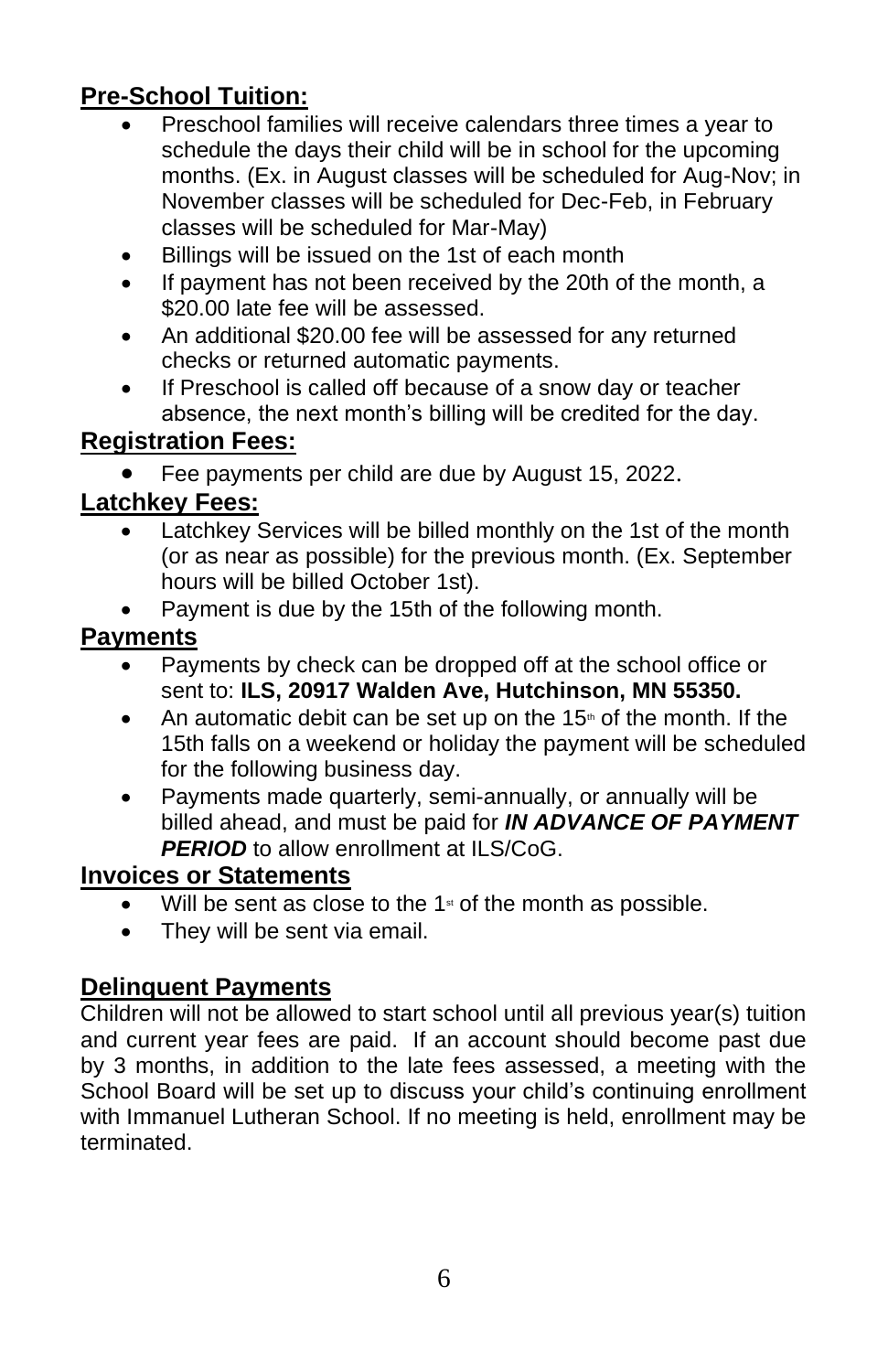### **TUITION ASSISTANCE**

If for any reason the tuition becomes a financial hardship, you are encouraged to contact the Principal or the School Board. An application for Tuition Assistance must be completed. This application, along with the family's financial records, is evaluated by Confidential Financial Service (CFS), a third-party vendor. CFS then sends a report to the School Board with their recommendation for the amount of tuition that each family can afford. The School Board will then make a decision on the amount of assistance that will be awarded. A new application must be completed each year.

CFS Web site: **[www.cfslogin.com](http://www.cfslogin.com/) ILS Code: 74858 Scholarships cannot be awarded until the CFS report is received.**

# **2022-2023 Tuition/Fee Schedule**

Grades K-8 Tuition:

WELS 175.00 per month WELS Family Rate 250.00 per month Non-WELS-First Child 200.00 per month Non-WELS-Second 100.00 per month Non-WELS-Additional 50.00 per month

Preschool Tuition: (Variable based on number of days) Half Day 10.00 per day Full Day 20.00 per day

| Material/Registration Fee: |                  |
|----------------------------|------------------|
| 1-8th Grade                | 175.00 per child |
| Kindergarten               | 100.00 per child |
| Preschool                  | 100.00 per child |
|                            |                  |

Latchkey Fees:

Contract Rate 2.50 per child per hour Non-Contract Rate 3.75 per child per hour

Late Payment Fees: 20.00 per month

If payment for current month tuition is not received by the  $20<sup>*</sup>$  of the month

If payment of latchkey fees is not received by the  $20<sup>th</sup>$  of the following month

Return Item Fee:

If a check is returned to the school for any reason (Insufficient Fund, Closed Account, etc.) a \$20.00 fee will be assessed.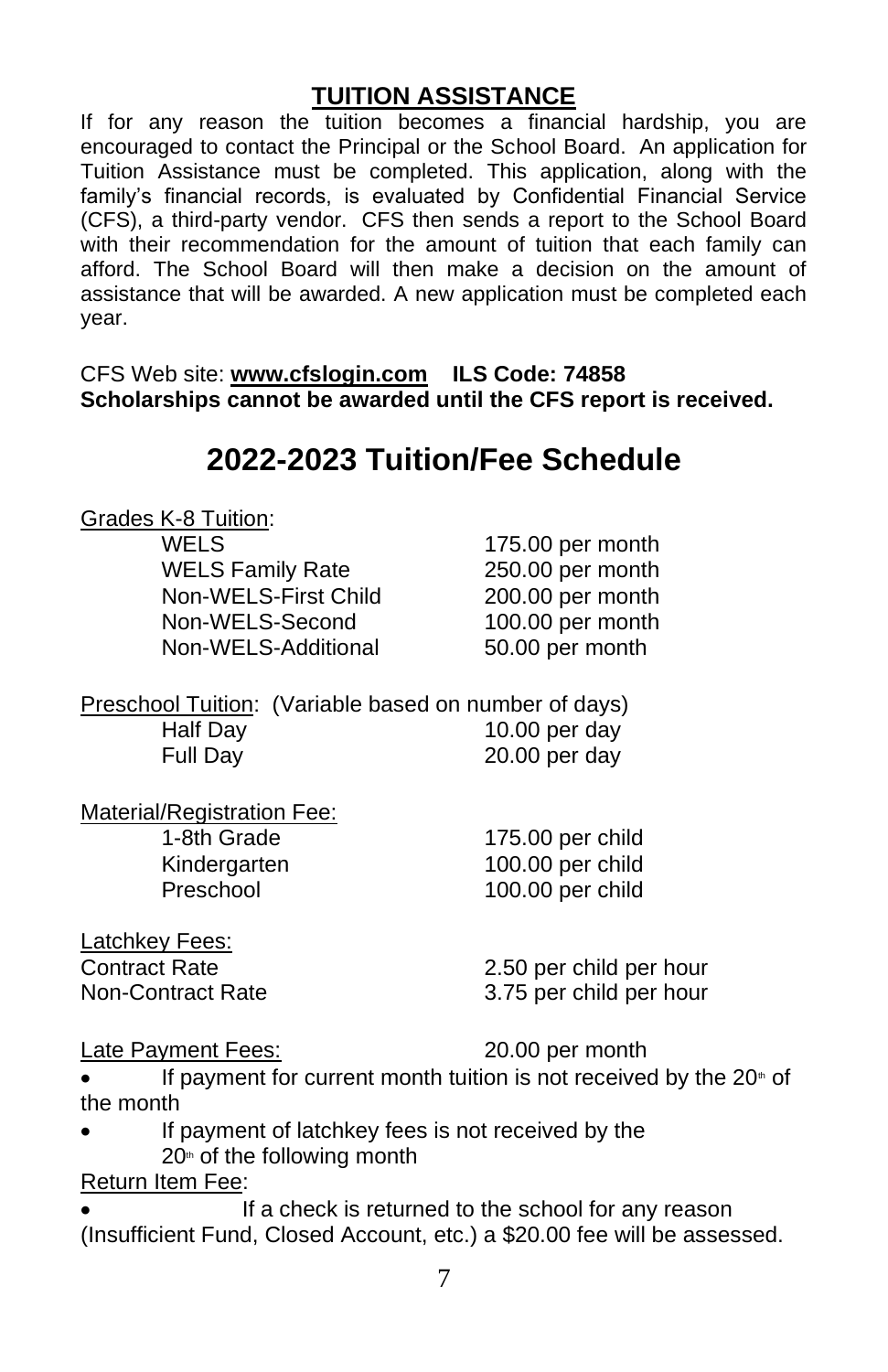# **GENERAL INFORMATION**

### **CLOSINGS DUE TO WEATHER**

The Hutchinson Public School District determines weather-related school closings for Immanuel. Announcements as to school closings due to snow storms or other adverse conditions will be listed on-line and broadcast by most local radio and TV stations (WCCO or KDUZ). When there is an early release due to the weather, please note that our students are dismissed about fifteen minutes prior to the announced closing time so the shuttle bus may take them into Hutchinson. Parents also have the option to keep their children home at their discretion. Please notify the teachers as soon as possible if your child will be absent from class due to weather conditions.

### **COMMUNICATIONS**

.

A newsletter will be sent home each Wednesday that school is in session to keep parents informed about what their child is learning and upcoming events. The newsletter will be sent via email, unless the family requests a paper copy. Please notify the school secretary if you would like a paper copy. The school also has a Facebook page and website. "Like" Immanuel Lutheran School & Children of Grace Preschool to see the latest news. [www.hutchinsonlutheranschool.com](http://www.hutchinsonlutheranschool.com/)

### **DRESS CODE**

Teachers and students will dress modestly. Clothing should cover underwear and not be too tight or too loose. Shoulders, midriffs, and thighs should be covered. Shorts can be worn at the parent's discretion, keeping in mind the weather conditions. Leggings may be worn with dresses or tunic type tops. Clothing should not display offensive artwork or slogans. Clothing must be appropriate for the weather. For safety's sake please make sure shoes fit properly and do not fall off easily and that they cover the entire foot.

During the winter months, children must have coats, snow pants, hats, mittens, and boots. Children without all the proper attire will not be permitted to play in the snow and must remain inside the school during recess.

### **GRIEVANCES**

If a grievance relating to a school incident or application of school policy should arise, God's Word in Matthew 18 tells us the procedure to be followed. Courtesy and Christian love dictate that the matter first be privately discussed between parent and teacher, then follow the guidelines listed in Matthew 18. Private matters should not be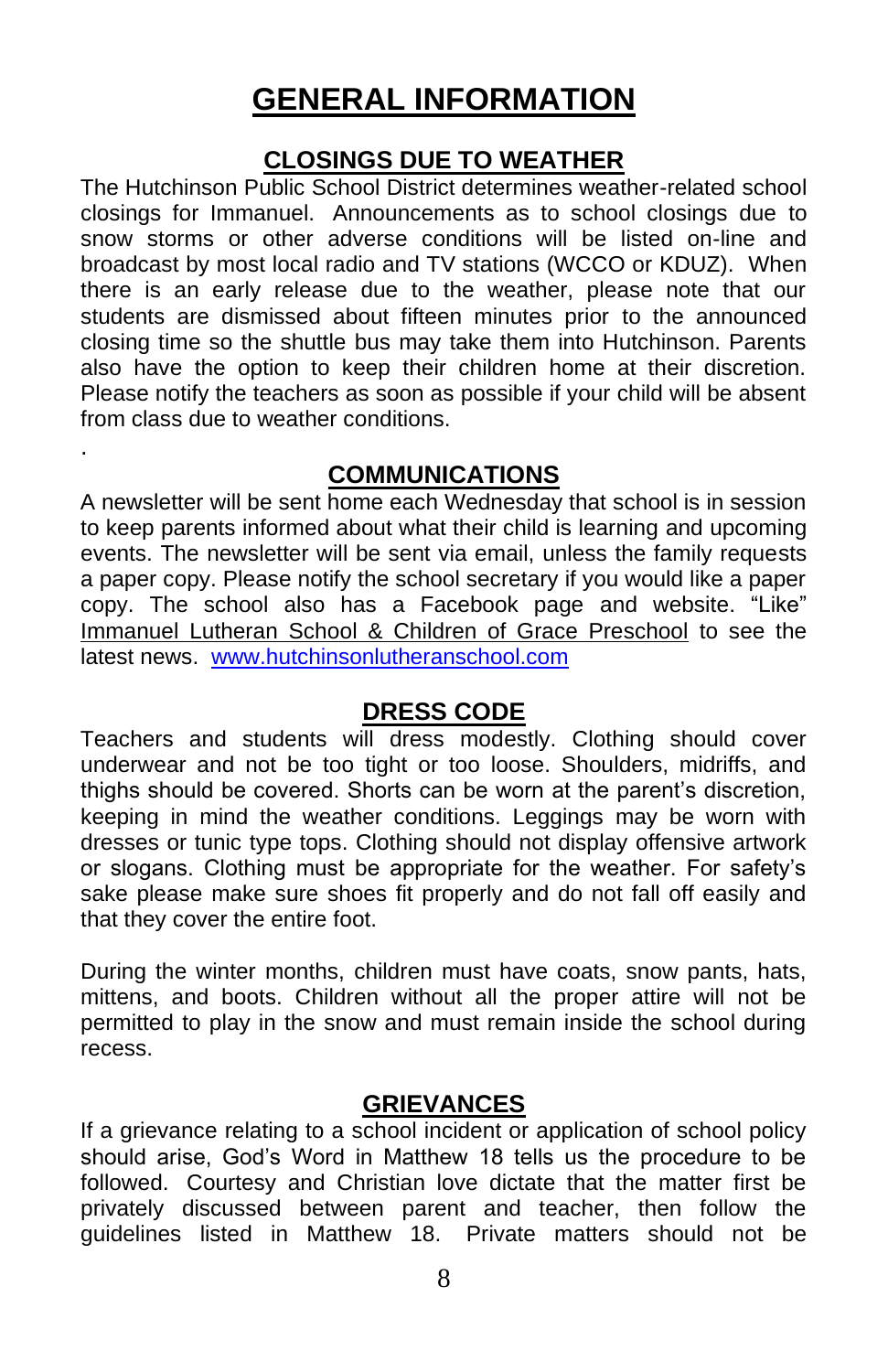haphazardly discussed with other parents, the principal or pastors, or members of the congregation or community. Please do not use social media to address grievances with school faculty, contact them directly by phone or in person. If, after a period of time, the problem still exists, the principal should be contacted. If the matter involves the Principal, the School Board chairman should be contacted. If further counsel is deemed necessary, the pastors and School Board may be contacted. We should remember that errors will be made because we are all sinful human beings. All problems should be approached with prayer and Christian love, allowing God's Word to lead to peaceful and proper solutions.

### **HEALTH SERVICES**

.

If your child is sick and unable to attend school, keep the child at home until he/she is well enough to come to school again. Sickness includes contagious illnesses, a fever, severe cough, nausea, vomiting, diarrhea, or infections. Children will be expected to participate in our usual activities. If your child is not well enough to complete their day, allow them time to recuperate.

Any child who complains of illness will be treated with appropriate care by our staff. Parents or emergency contact persons will be notified if a child is too sick to remain at school. A responsible adult will be expected to pick up the child as soon as possible. If your child has felt slightly ill but is well enough to come to class, please let the teacher know before the day begins. In this way we can check frequently to be sure that the child is comfortable.

According to Minnesota Statute 121A.15, students enrolled at Immanuel must submit to the school one of the following documents concerning vaccinations:

- A schedule of all immunizations required by the state of Minnesota for the student's age, including the month, day, and year each vaccine was given;
- A medical, religious, or philosophical exemption as described in MN statute 121A.15, subdivision 3;
- A substitute immunization statement as described in MN statute 121A.15, subdivision 4.

Persons with contagious illnesses will not be permitted to stay during the school day, including students AND staff. If anyone who has come in contact with your child is diagnosed with a contagious illness, you will be notified as soon as possible. A statement from a doctor or school nurse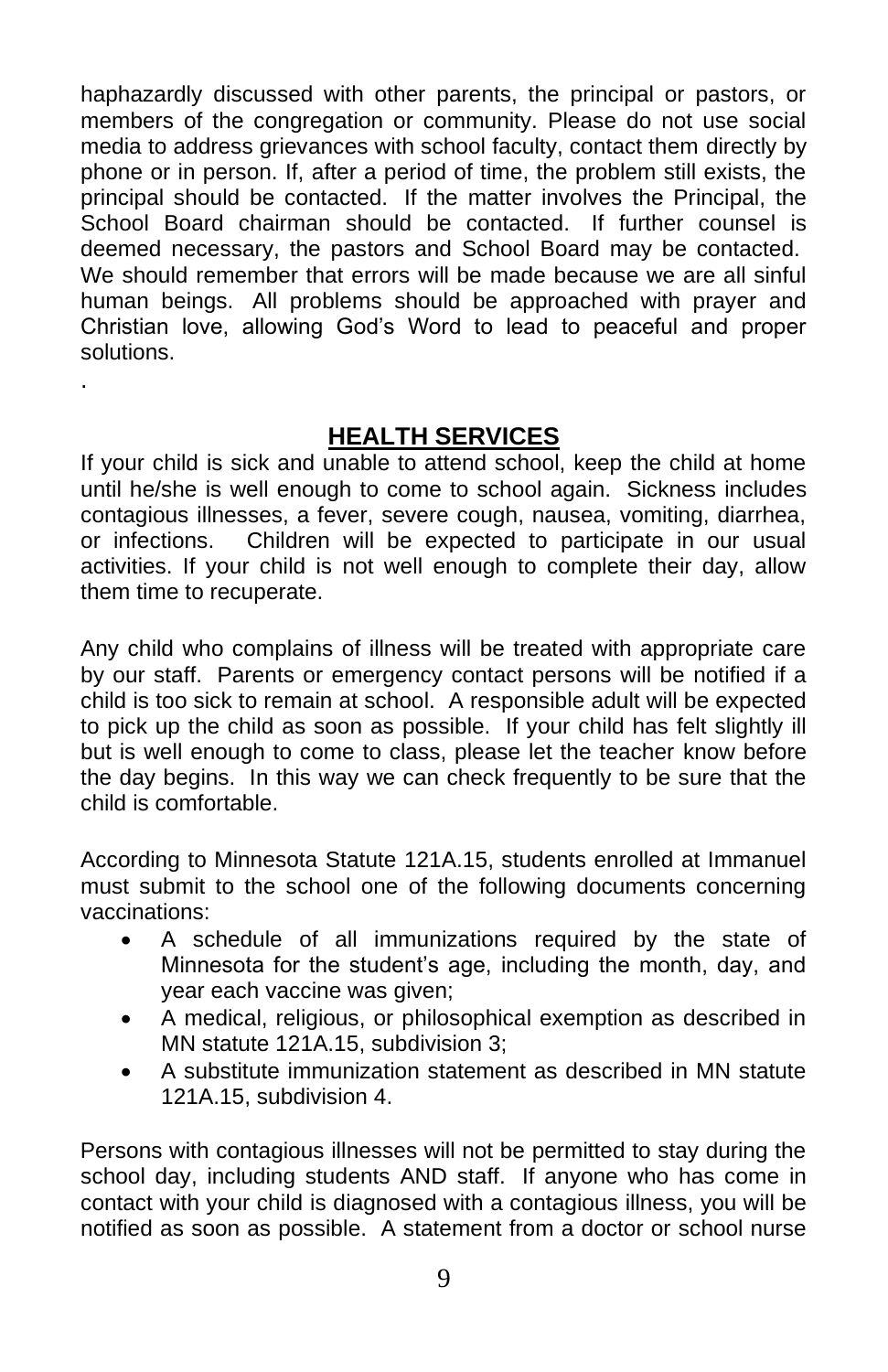stating that the condition is no longer contagious will be required before a person may return to school. The School Board has given the principal authority to call off school because of illnesses within the school. If school is dismissed, all parents will be notified and arrangements will be made to see that all the children are safely transported home.

ILS is visited each month by a school nurse. The nurse can be contacted as needed for health issues at the school between the visitations. Any questions about health or screenings can be directed to the nurse through the school. All information will be kept confidential. Any allergies or medications must be reported to the nurse and appropriate forms must be completed.

Our staff must be aware of all medications on site, both prescription and non-prescription. If a student needs any over-the-counter medications throughout the school year, such as acetaminophen, ibuprofen, antacids, triple antibiotic ointment, cough medicine, etc., it must be provided by the parent in a properly-labeled container with the student's name on it. All medications - whether OTC or prescription, including auto-injector epinephrine pens - must include written instructions for administration of the drug and a parent-signed permission form for the staff to administer the drug. Students with asthma may possess and self-administer a metered dose or dry powder inhaler with the written approval of the student's physician and parent or guardian.

Parents will be informed of any injuries that happen during school hours. First Aid will be administered for any minor injuries, but anything that requires further care will be reported to parents immediately. All teachers are trained in CPR and First Aid. In the event of an emergency, 911 will be contacted and their directions followed. If a child must be transported by an ambulance, we will make every effort to contact the parents and/or accompany the child. Any costs must be assumed by the parents.

### **LUNCH**

Monday through Friday, all K-8 and full day preschool students must provide their own lunch. They may bring food to heat in the microwave on these days. Make sure they have the necessary microwave-safe dishes and utensils.

Students have their choice of white or chocolate milk to drink with their noon meal, or they may bring their own beverage from home. There is no charge for the milk. Kindergarten and Preschool students will have a milk break in the morning and at lunch.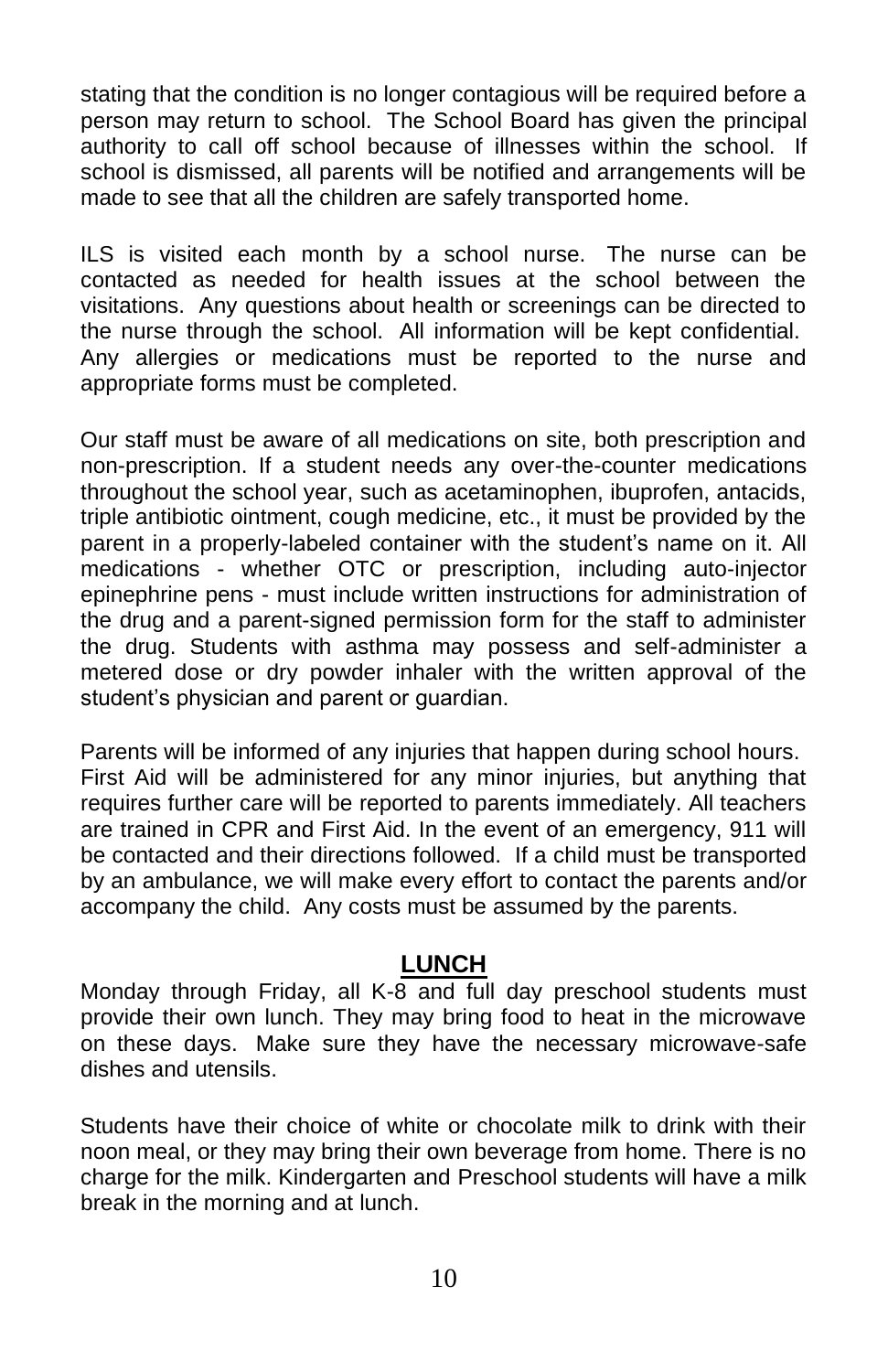### **MISSION OFFERINGS**

Mission work is a special way to show our love for our Savior and share our Christian faith with others. At Friday Chapel Services the students will be given the opportunity to contribute to the designated mission project for the year.

#### **PICTURES**

Each year, all students and teachers will have their school pictures taken. Forms will be sent home for parents to choose to order and purchase prints. All students will be photographed for their student record and for the class composite photo, whether or not the parents order prints.

### **PROPERTY DAMAGE**

Any student who willfully or through negligence damages school property or books will be expected to reimburse the school for these damages. Students should use book covers to decrease wear on their textbooks. Adhesive book covers will not be permitted. Desks should be clean and non-offensive. Decorations which are considered offensive by the faculty will be removed.

### **TELEPHONE**

Phone calls can be answered by the secretary from 8:45 - 11:45 am. After that time, please leave a voicemail message that will be checked at the end of the school day. To get in touch with your student's classroom teacher, please call before 8:45 am or after 3:00 pm.

### **WEAPON POLICY**

We have developed a weapons policy to help ensure the safety of all students and faculty at Immanuel Lutheran School. All weapons including, but not limited to, knives and guns will be confiscated. This also includes toys that look like real weapons.

Students carrying these devices will/may be disciplined with a 2 day, outof-school or in-school suspension. Parents will also pay \$150, which is the cost of a substitute teacher that must watch the child during the two days.

This policy includes anyone on the school's grounds. A child from another school found to be carrying a weapon will have this item confiscated. Parents may claim the item at a later date. That child's school will also be notified. Visitors found to be carrying weapons will have their items confiscated. They may claim the items at a later date. If a visitor refuses to remove the weapon, the police will be notified.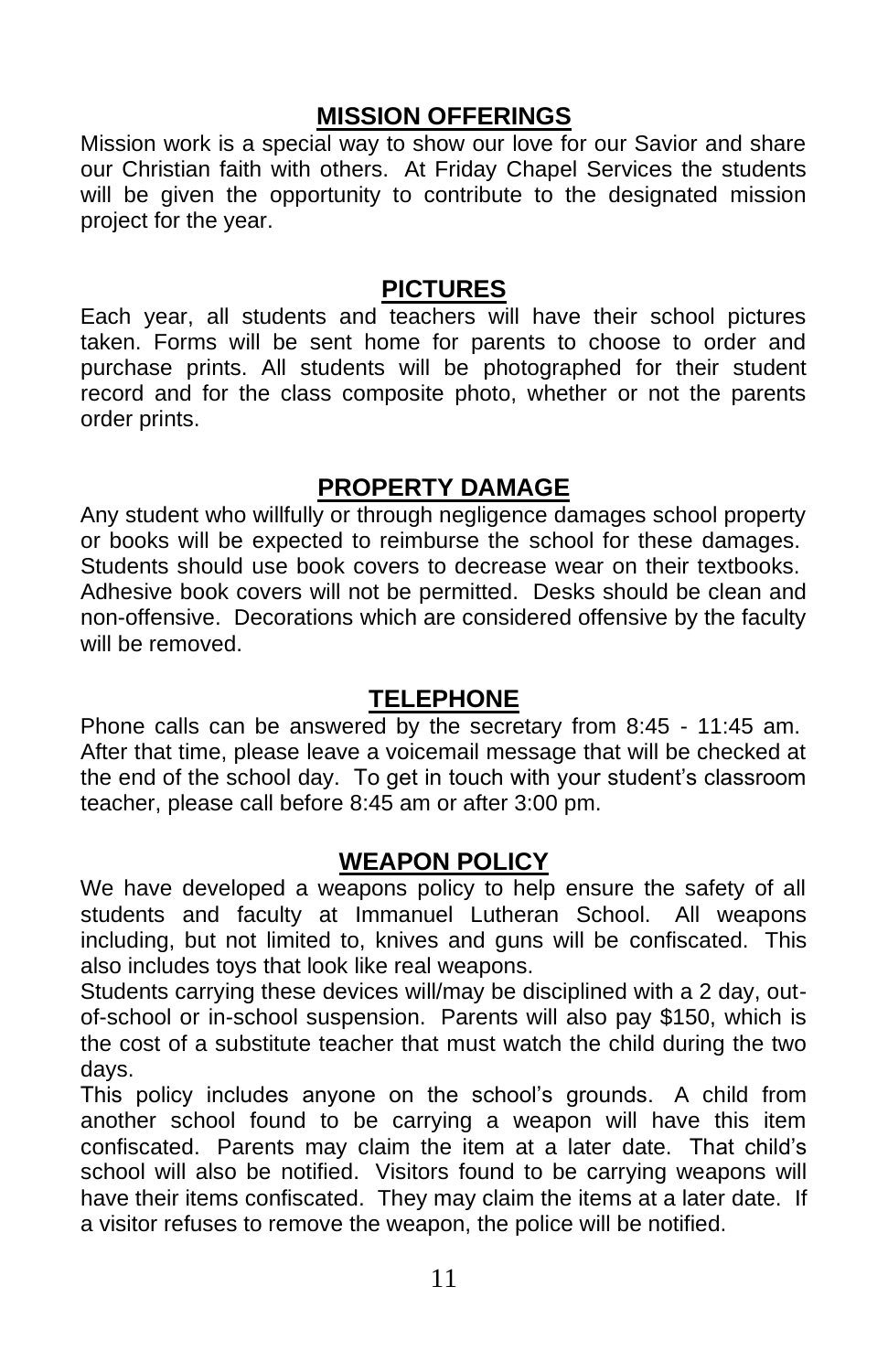# **CLASSROOM INFORMATION/POLICIES**

# **ATTENDANCE**

Faithful attendance is required of all students enrolled at Immanuel. Students are excused from school when the absence is with the knowledge and approval of the child's parent or guardian for the following reasons:

- Child's personal illness (If it is very contagious, such as pink eye or ringworm, please contact the principal. A note from a doctor, school nurse, or treatment director may be required after (5) consecutive absences or (10) accumulated absences per semester verifying the absences as health related.)
- Severe illness or death in the family
- Health appointments (we ask that health appointments be scheduled outside of regular school hours if at all possible)
- Severe inclement weather when the school district is not officially closed for the day
- Special emergencies

With prior approval, a student may be excused at the parent's request for a family activity, such as a vacation. However, families are strongly encouraged to take these days during school breaks. Parents may request assignments in advance, but it is not always practical or possible for teachers to do this. Remember that receiving an assignment ahead of time does not account for the instruction a student will miss. Teachers and parents will assist in helping students make up their work; however, the student is required to complete the work in a reasonable amount of time as determined by the teacher.

### **If your child is absent on any given school day, please note the following points:**

Absences are to be excused by parent or guardian either verbally or in writing. A written excuse should include the date or dates of the absence or tardiness, the reason for it, and the parent or guardian's signature.

Please call the school office by 9:00 AM to report the absence and the reason for the absence. If the school has not heard from the home by that time, the school will call to determine the whereabouts and safety of the child.

Send a written excuse for absenteeism and tardiness when your child returns to class. If your child has been absent due to illness, the written excuse must state the nature of the illness.

Students riding a school bus that is late will not be counted tardy on their school records.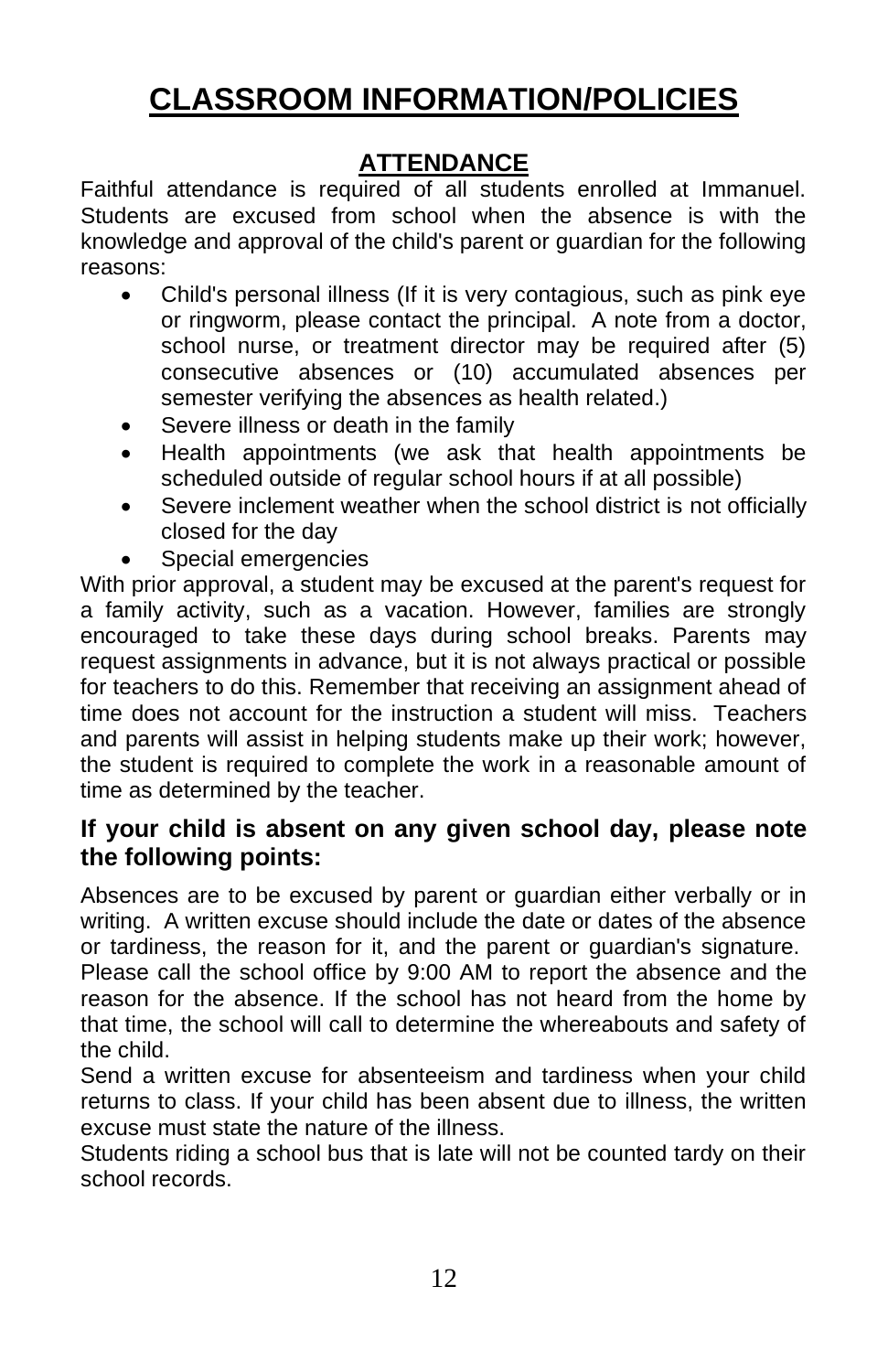### **CONDUCT/DISCIPLINE**

As dearly loved children of God, all students will strive to reflect God's love for them in their relations with those around them.

All students are expected to obey and to show respect to the pastors, the principal, the teachers, and all others charged with the operation of the school; they are also to show Christian love and kindness toward all other students of the school. If a child fails to do this or is in other ways disruptive to good classroom order, the child must be corrected and disciplined accordingly. Parents, by entrusting the training of children to a teacher, also delegate to him/her the right to discipline when it is necessary. If your child feels he is being dealt with unfairly, he is encouraged to discuss the matter privately with the teacher. In Christian love we strive to protect the good name and reputation of our faculty, parents, and student body. We model our conduct procedure after Matthew 18:15-20 and the Eighth Commandment (Exodus 20:16 "*You shall not give false testimony against your neighbor").*

If you as a parent have a question regarding a classroom policy or classroom discipline situation, it is your Christian responsibility to discuss the matter with your child's teacher. If no satisfactory agreement can be reached, then the matter should be taken to the principal, and then to the School Board. If there is a question regarding a school policy, contact the principal or a member of the School Board. Since these are Scriptural principles, it is expected that all will adhere to this policy.

### **CORPORAL PUNISHMENT**

ILS instructs all called, hired, and volunteer workers not to use corporal punishment under any circumstance involving the discipline of a child or children. Behavior problems will be handled by following the discipline procedures outlined in our Parent and Student Handbook.

# **DISCIPLINE CODE**

The principal purpose of Immanuel Lutheran School is to assist the parents in training their children in all subject matter in light of the Word of God. The Scriptures tell us to train up our children in the way that they should go so that when they are old, they will not depart from it, and Since parents have the responsibility from God to do all things possible to achieve this, and

Since we as teachers, the called servants of God in your midst, have the need and the right to teach in a God-pleasing atmosphere, and Since your children have the need and the right to learn in a pleasant environment.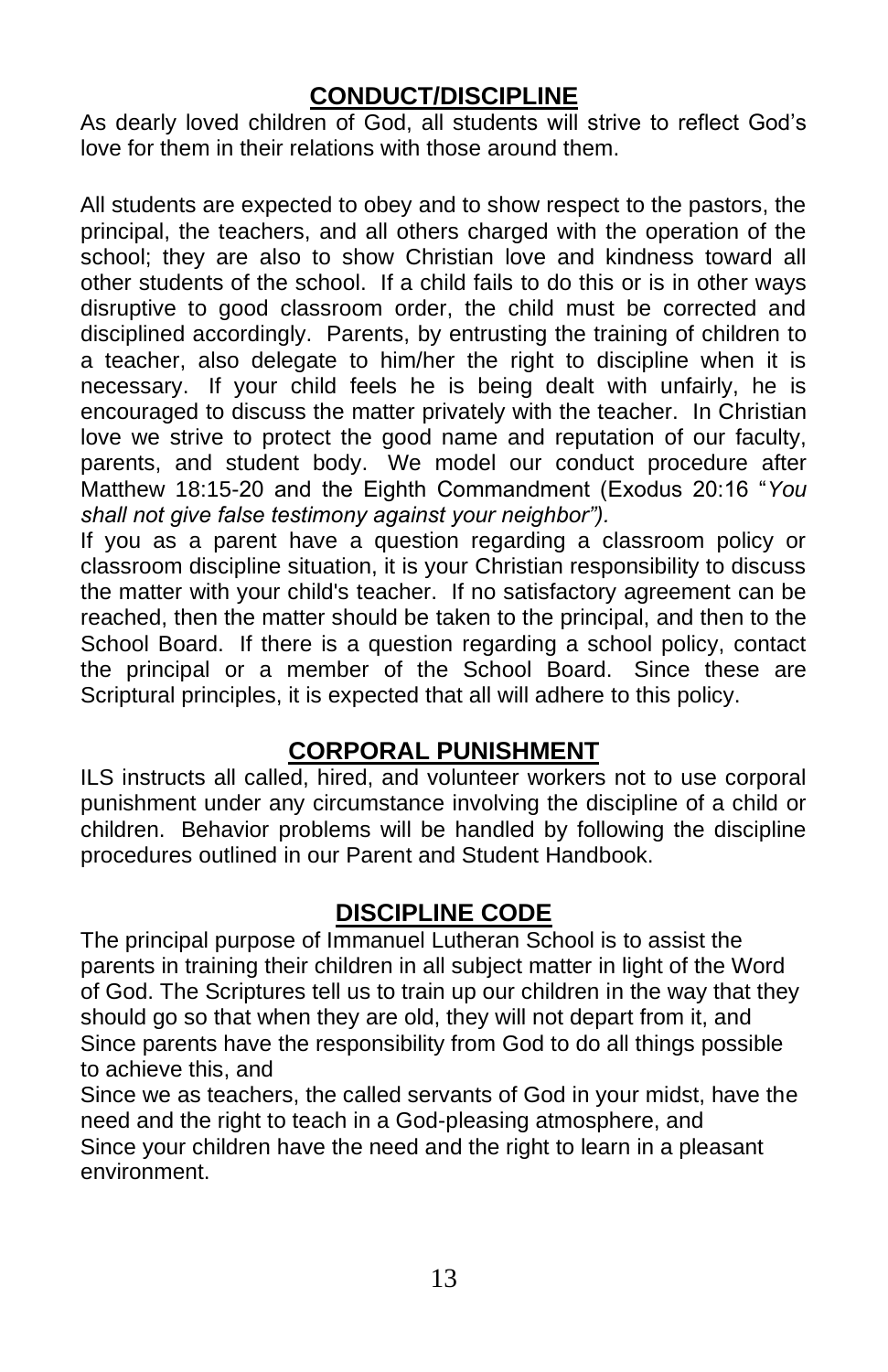## **WE AS TEACHERS, PARENTS, AND STUDENTS WILL ADHERE TO THE FOLLOWING POLICY ON DISCIPLINE:**

- No child will in any way hinder the teacher from teaching.
- No child will in any way hinder another student from learning.
- No child will engage in any behavior that is not in the best interest of the school and other students.

Each classroom teacher has the right and responsibility to maintain good classroom order. If classroom rules are not followed by the student, the teacher has the responsibility to discipline the child.

# **BEHAVIOR CODE**

We expect children to follow God's laws when they are in school. However, we realize that children display their sinful side from time to time. When that happens, it is important to apply God's Word when dealing with disciplinary problems. Children need to realize that they have sinned and have gone against God's laws. When they realize this, they must be shown the love of their Savior through the Gospel. This is a big advantage we have in a Lutheran elementary school. However, there are times when further measures may be needed to help a child see his/her sin. The following is an explanation.

Student behavior forms may be given for behaviors including but not limited to, any of the following behaviors:

**Stealing** 

.

- Talking back to a teacher
- Showing disrespect toward the teacher
- Talking out of turn repeatedly
- Repeated disobedience
- Unnecessary disruptive sounds or noises
- Crude or coarse language
- Throwing things which should not be thrown
- Any speech not coming from a loving heart

The responding teacher is to determine whether there should be an inschool suspension or a detention. The length of time of in-school suspension will be based on the severity / danger of behavior, ranging from 1/2 day to 1 full day. Detention will be served after school starting at 3:15 until 4:15 pm. If a longer detention is needed, it will be enforced on consecutive days. When a teacher determines that consequences of a Student Behavior Report are warranted, the parent shall be contacted and the Student Behavior Report shall be sent home to be signed by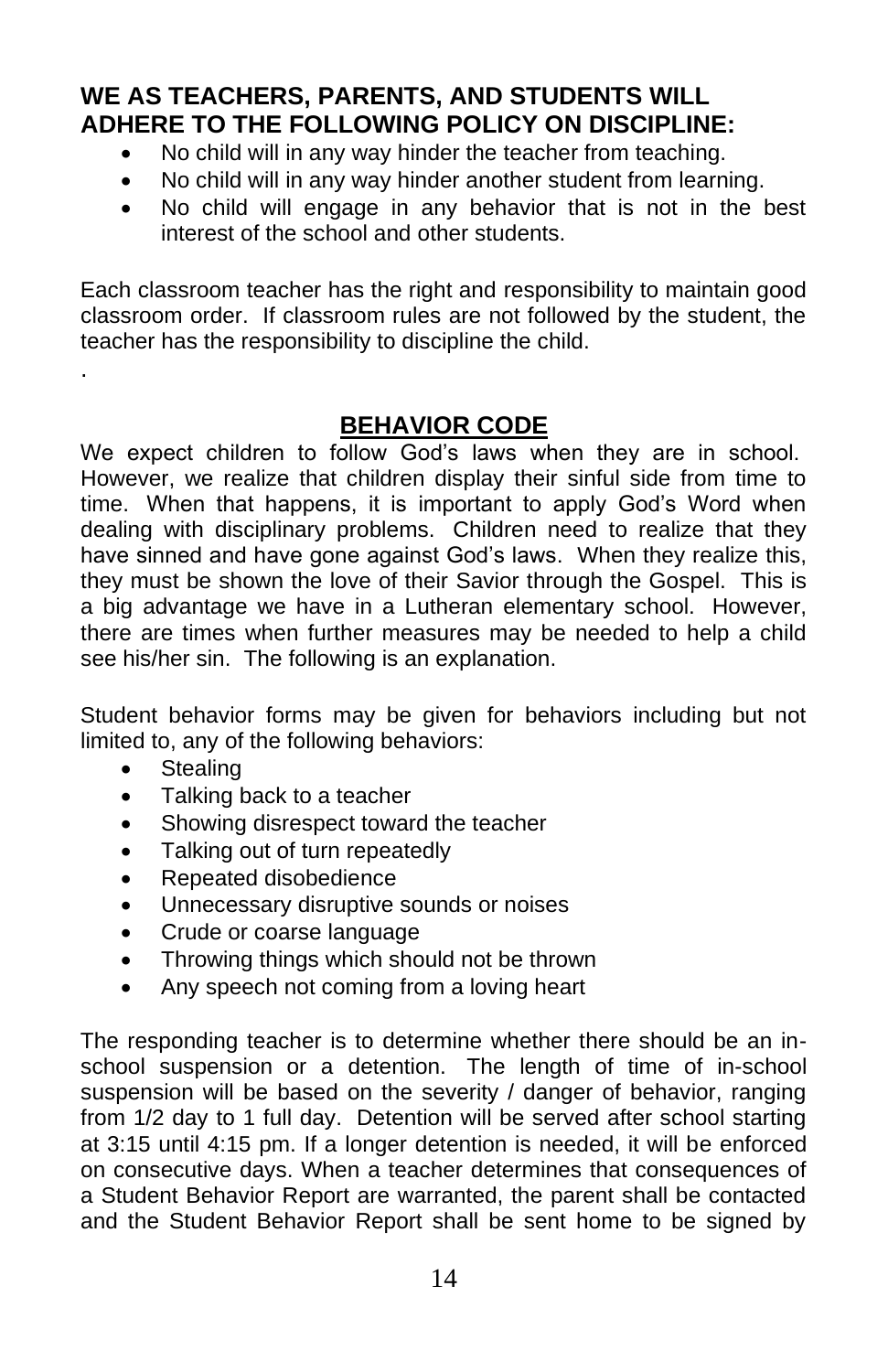their parent and then returned to school. The detention or in-school suspension shall be implemented the next school day(s) whether or not the referral form is sent back. A copy of this form shall be kept in the student's permanent file to keep a record of behavior.

**The in-school suspension shall take place within the school where there will be a minimum of contact with other students. The student shall be provided with school items and assignments so the student is able to work on school tasks. The student will be informed of bathroom, drink, and lunch breaks. The student is expected to remain in the designated room. Leaving without permission is grounds for an additional conduct form.**

Detention will be served after school. The responding teacher will have appropriate jobs for the student to do until 4:15 p.m. If there are no jobs, the student will be expected to sit in a seat monitored by a teacher.

After three (3) Student Behavior Reports by a student, a required meeting with the child, parents, school Principal, teacher and School Board member(s) will be held. With three (3) more Student Behavior Reports (total of 6) another meeting with the same above-named persons, and the pastor, and a designated School Board member(s) shall be held and a 1-day in-school suspension may/shall be instituted. With an additional three (3) more Student Behavior Reports (total of 9), there would be another meeting with all the above-named persons to determine what to do next, including the real possibility of expulsion.

If an incident is severe, parents will be required to pick their child up during the school day. All efforts will be made to contact the parents, or nearest relative or the person named in case of emergency in such a situation. A meeting may be required after the first Student Behavior Report if the incident is severe, with all the above-named persons to determine what to do next, including the real possibility of expulsion.

This program begins on the first day of each school year and ends on the last day of each school year. The code applies from the time they are on school property or on school time until they leave. This also applies to school sponsored activities. A copy of each conduct report will be put into the student's file until the end of the year. This code is not meant to fix all behaviors of children. Other courses of action may be followed if the teacher so desires. Any student who proves to have a negative spiritual or moral influence upon fellow students, or whose attitude is unchristian may be excluded and eventually expelled. Expulsion may take place only after consultation with the parents by teacher, principal, pastor, and School Board.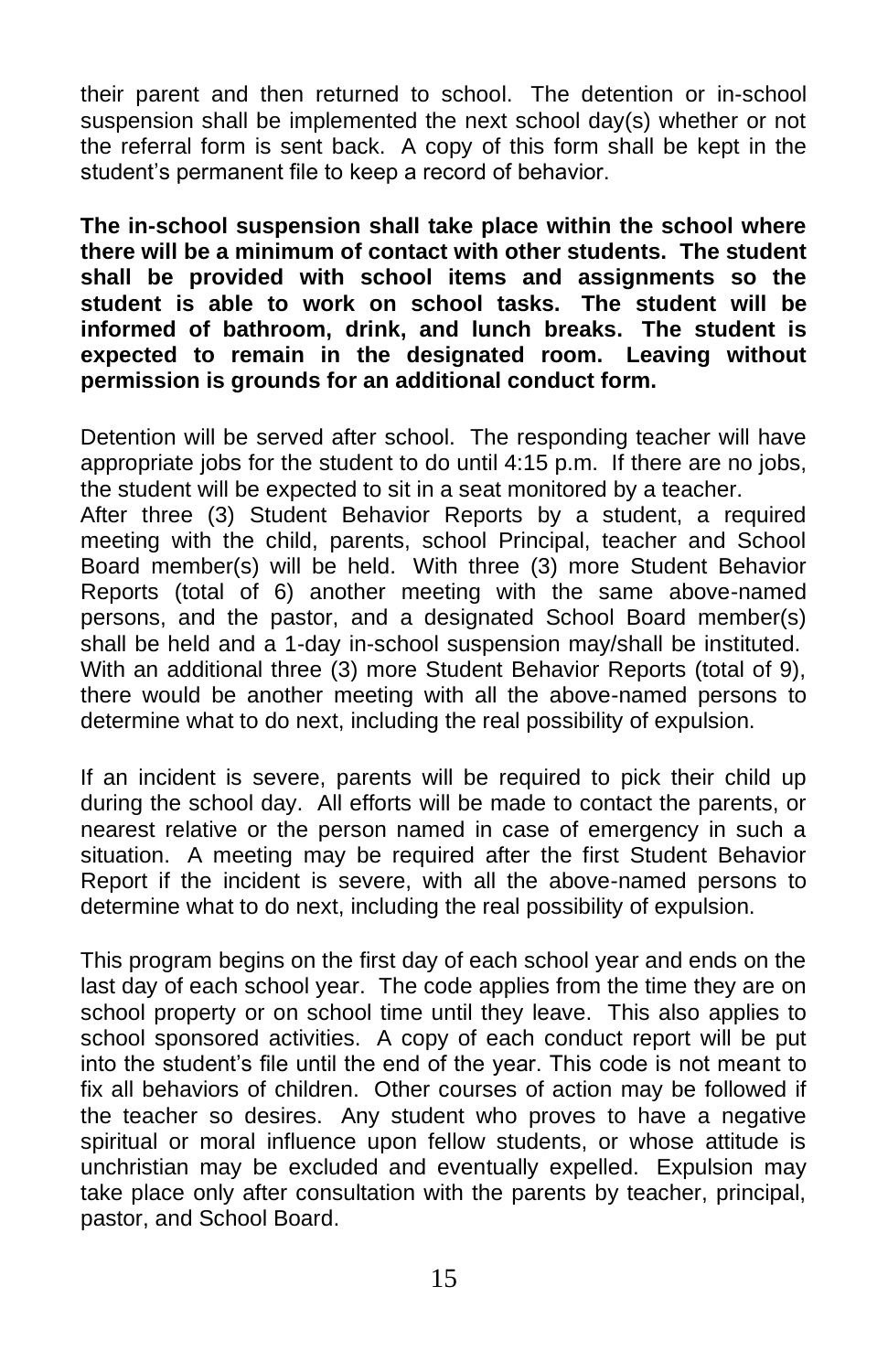## **CONDUCT/DISCIPLINE CODE**

We expect children to follow God's laws when they are in school. However, we realize that children display their sinful side from time to time. When that happens, it is important to apply God's Word when dealing with disciplinary problems. Children need to realize that they have sinned and have gone against God's laws. When they realize this, they must be shown the love of their Savior through the Gospel. This is a big advantage we have in a Lutheran elementary school. However, there are times when further measures may be needed to help a child see his/her sin. The following is an explanation:

Student conduct forms may be given for behaviors including but not limited to, any of the following behaviors:

Acts of physical aggression

• Bullying (unwanted, aggressive behavior intended to hurt or intimidate another person)

- Explosive acting out behaviors
- Efforts to harm, intimidate, or threaten others (Written or verbal)
- Fighting
- Repeated serious vulgarity / foul / obscene language or gestures
- Throwing things which should not be thrown
- Bringing a weapon to school such as a gun, knives, or anything that is used to bring harm to a fellow student or teacher.

The responding teacher is to determine whether there should be an inschool suspension or a detention. The length of time of in-school suspension will be based on the severity / danger of behavior, ranging from 1/2 day to 1 full day. Detention will be served after school starting at 3:15 until 4:15 p.m. If a longer detention is needed, it will be enforced on consecutive days. When a teacher determines that consequences of a Student Conduct Report are warranted, the parent shall be contacted and the Student Conduct Report shall be sent home to be signed by their parent and then returned to school. The detention or in-school suspension shall be implemented the next school day(s) whether or not the referral form is sent back. A copy of this form shall be kept in the student's permanent file to keep a record of behavior.

**The in-school suspension shall take place within the school where there will be a minimum of contact with other students. The student shall be provided with school items and assignments so the student is able to work on school tasks. The student will be**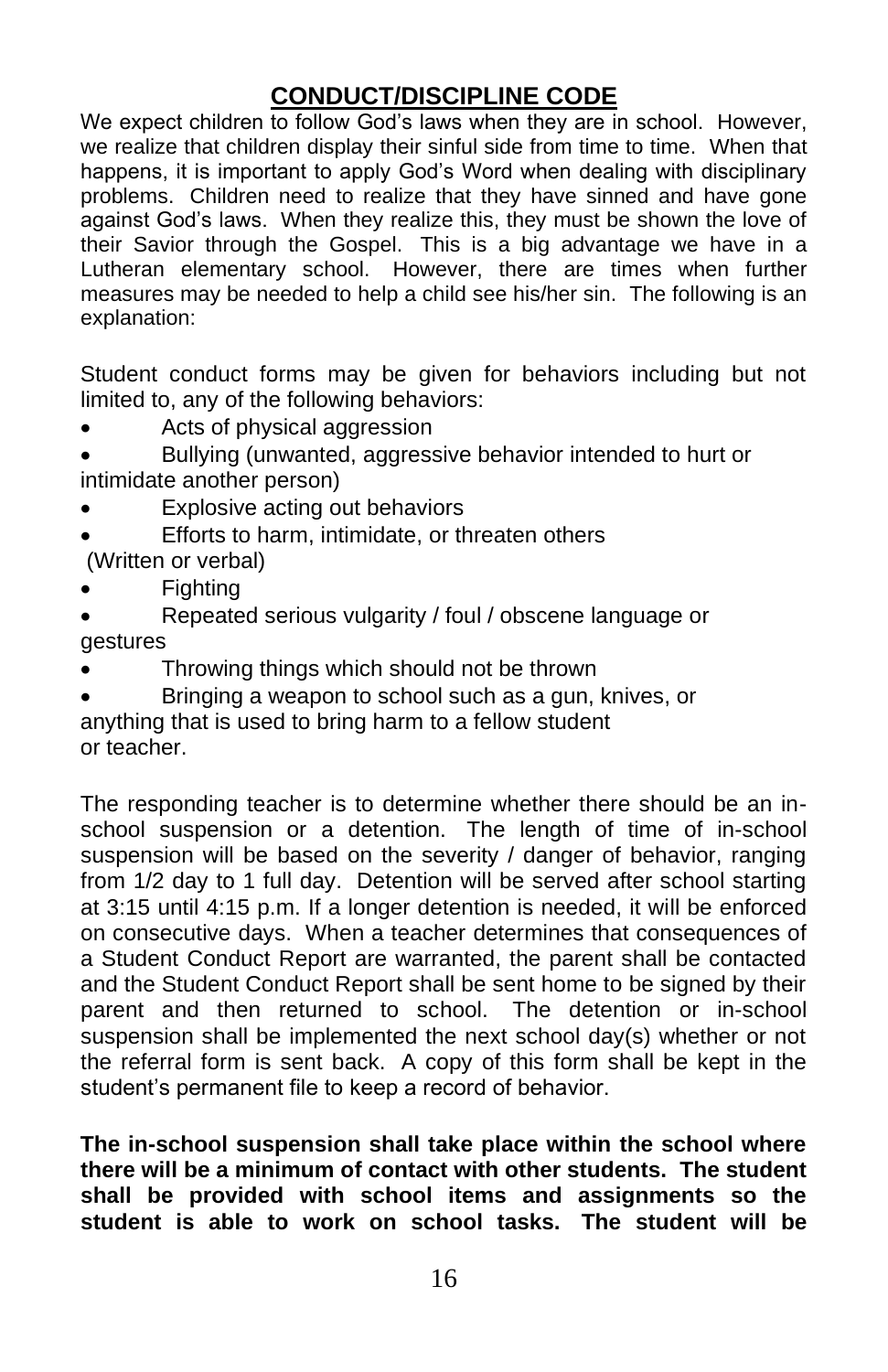#### **informed of bathroom, drink, and lunch breaks. The student is expected to remain in the designated room. Leaving without permission is grounds for an additional conduct form.**

Detention will be served after school. The responding teacher will have appropriate jobs for the student to do until 4:15 p.m. If there are no jobs, the student will be expected to sit in a seat monitored by a teacher.

After three (3) Student Conduct Reports by a student, a required meeting with the child, parents, school Principal, teacher, a Pastor and School Board member(s) will be held and a 1-day in-school suspension may/shall be instituted. With an additional three (3) more Student Conduct Reports (total of 6), there would be another meeting with all the above-named persons to determine what to do next, including the real possibility of expulsion.

If an incident is severe, parents will be required to pick their child up during the school day. All efforts will be made to contact the parents, or nearest relative or the person named in case of emergency in such a situation. A meeting may be required after the first Student Conduct Report if the incident is severe, with all the above-named persons to determine what to do next, including the real possibility of expulsion.

This program begins on the first day of each school year and ends on the last day of each school year. The code applies from the time they are on school property or on school time until they leave. This also applies to school sponsored activities. A copy of each conduct report will be put into the student's file until the end of the year. This code is not meant to fix all behaviors of children. Other courses of action may be followed if the teacher so desires. Any student who proves to have a negative spiritual or moral influence upon fellow students, or whose attitude is unchristian may be excluded and eventually expelled. Expulsion may take place only after consultation with the parents by teacher, principal, pastor, and School Board.

**The following page show and example of a Student Behavior Form.**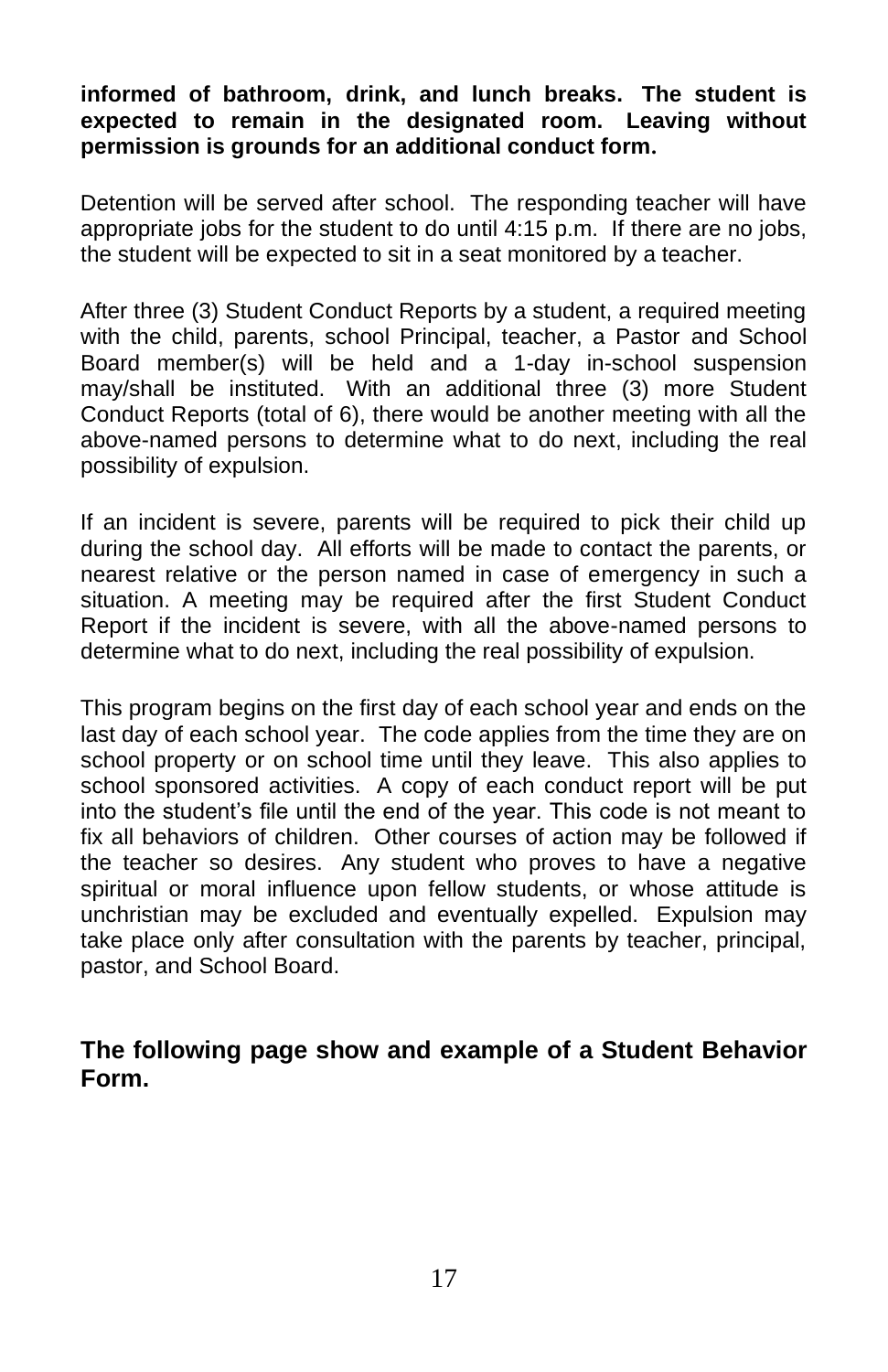#### **Immanuel Lutheran School**

20917 Walden Ave • Hutchinson, MN 55350 • (320) 587-4858

# **Student Conduct / Discipline Form**

| The following behavior took place:<br>__Acts of physical aggression<br>__Bullying (unwanted, aggressive behavior intended to hurt or<br>intimidate another person)<br>__Explosive acting out behaviors<br>__Efforts to harm, intimidate, or threaten others (written or verbal)<br>$\equiv$ Fighting<br>__Repeated serious vulgarity / foul / obscene language or gestures<br>__Throwing things which should not be thrown<br>__Bringing a weapon to school, such as a gun, knives, or anything<br>that is used to bring harm to a fellow student or teacher. |  |  |  |
|---------------------------------------------------------------------------------------------------------------------------------------------------------------------------------------------------------------------------------------------------------------------------------------------------------------------------------------------------------------------------------------------------------------------------------------------------------------------------------------------------------------------------------------------------------------|--|--|--|
| Description of event:                                                                                                                                                                                                                                                                                                                                                                                                                                                                                                                                         |  |  |  |
| In-School suspension: 1/2 Day ______ Full Day ______Detention ________<br>Student's Signature<br>Teacher's Signature                                                                                                                                                                                                                                                                                                                                                                                                                                          |  |  |  |

\*Matthew 22:37 "Love the Lord your God with all your heart with all your soul and with all your mind."

\*Romans 3:23 "For all have sinned and fallen short of the glory of God."

\*Psalm 51:2 "Wash me from my iniquity, cleanse me from my sin."

\*Ephesians 2:8 "For it is by grace you have been saved through faith, and this is not from yourselves it is a gift of God."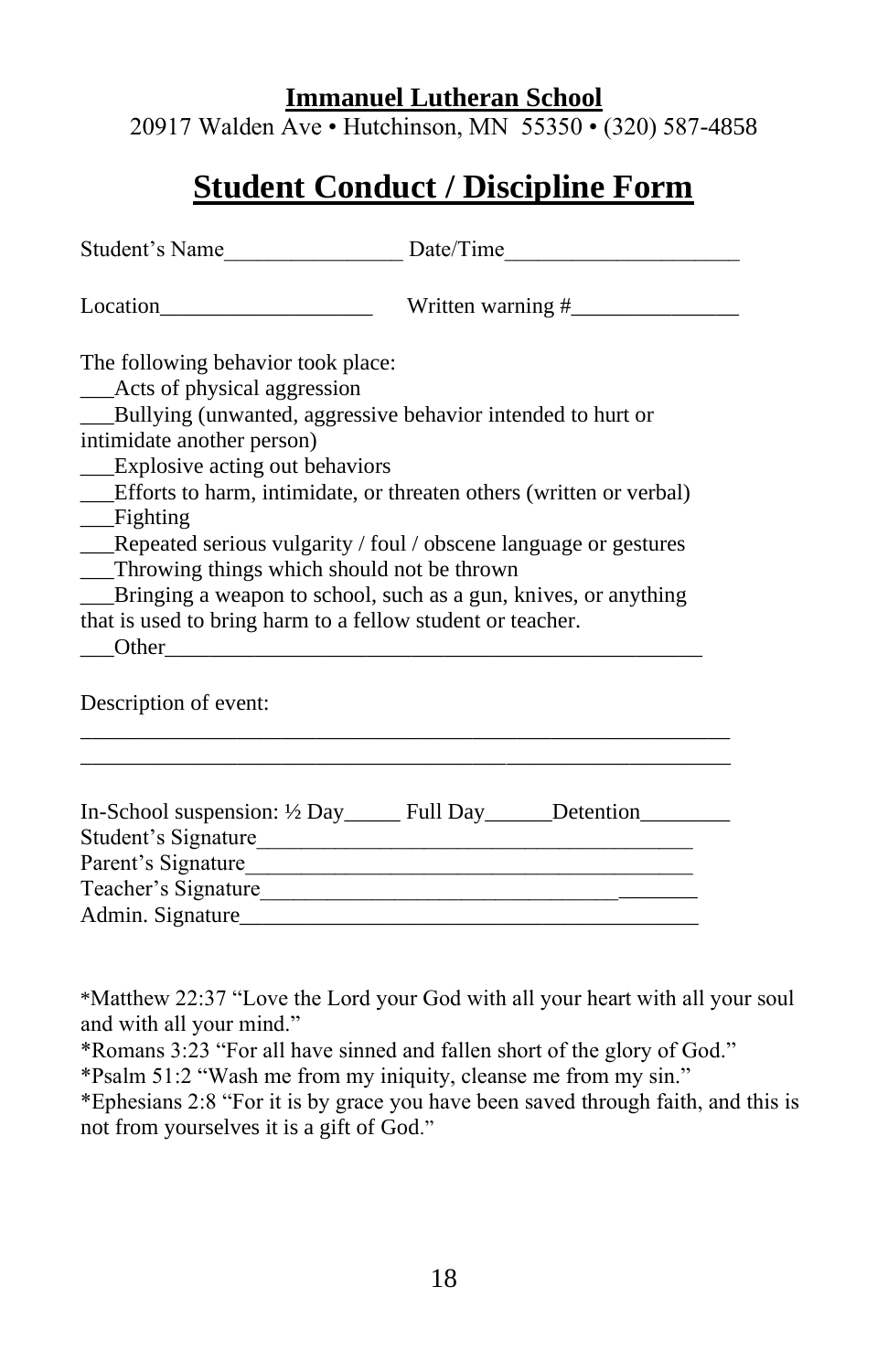# **ELECTRONIC DEVICES**

The Immanuel staff share the concern of our school families regarding the safety of their children when they are coming to and from school and that your child should be able to keep in close contact with you via cell phone in the event of an emergency.

At the same time, please recognize the potential distraction such devices could have during the school day. The office phones are always available if the need arises. To address your concerns and those of the school, the following policy will be in force:

- The use of electronic devices will not be permitted during school hours.
- Students may keep devices in their book bag in the hallway. Cell phones are not allowed in the classroom, except in the case of an emergency.
- The school will not be responsible for any electronic devices that are lost or stolen.
- Any teacher or staff member may confiscate an electronic device of any student on school property if they feel the device is being used inappropriately or is causing a disruption. The device will be returned when the child is leaving for the day.

Repeated disregard for this policy will result in the forfeiture of the device by the student until the end of the year.

# **LATE WORK POLICY**

In an effort to help students grow in their level of responsibility, the following late work policy has been developed:

#### **For students in grades K-3**

Typically, students in grades K-3 complete assignments at school. Homework usually takes the form of practice reading with parents, studying spelling lists, memory work, and reviewing the day's Christ-light lesson. These students are just beginning to develop a sense of responsibility for their own work. Therefore, there is no official late work policy for students in grades K-3.

#### **For students in grades 4-8**

Student work needs to be completed and available for the teacher when the teacher asks for it. If it is not available, the homework will be marked as a late assignment. The teacher will take 10% off the assignment each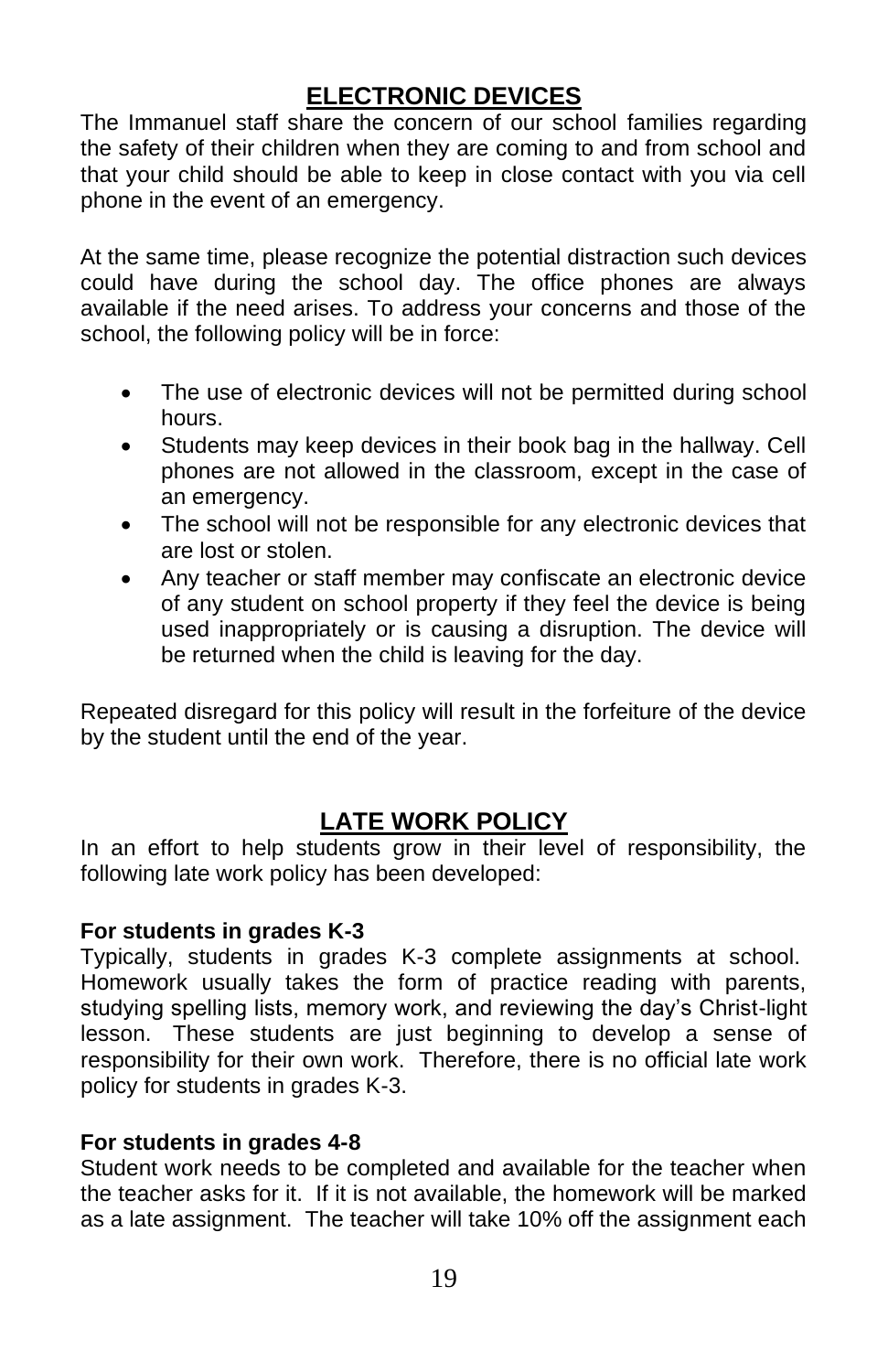day that the assignment is late. Also, a late assignment note will be sent home. If a student has five late assignments during a quarter, he/she will remain after school from 3:00-3:45 PM the following day to work in a supervised study period. The same procedure will be followed for any additional late assignment during the quarter. Students will start fresh with each new quarter.

#### **Absence and Illness** (Grading Protocol)

If a student is absent an entire school day, he will be given an additional amount of time in which to complete his/her work. Assignments will be marked "Incomplete" until they are handed in. If there are unusual circumstances which prevent the student from completing his work for the day, the parent is asked to contact the teacher by note or by phone. Assignments will not be marked as late under such circumstances.

### **MAP TESTING**

In addition to regular subject matter tests, standardized tests are administered each year. The tests used are the Northwest Evaluation Association Measures of Academic Progress tests. These tests enable the teachers to monitor student progress and adjust their instruction as needed.

### **PHYSICAL EDUCATION**

Physical education classes are conducted in grades Kindergarten through Eighth grade. Each grade receives approximately one hour of physical education per week. All students are expected to participate in physical education classes unless they are ill or are excused by a doctor's written request.

Equipment brought from home is not the responsibility of the school. Since we have balls, bats, etc., we discourage bringing such equipment to school. If your child brings the equipment, he/she should participate in the game in which it is used.

### **RECESS**

All children are expected to be on the playground during recess periods unless asked to remain in the building by the teacher or if a parent has for a special reason sent a note to the teacher requesting that the child remain indoors. Proper clothing for cold and wet weather should be worn to school. On rainy and extremely cold days, the children will remain indoors at the discretion of the teachers.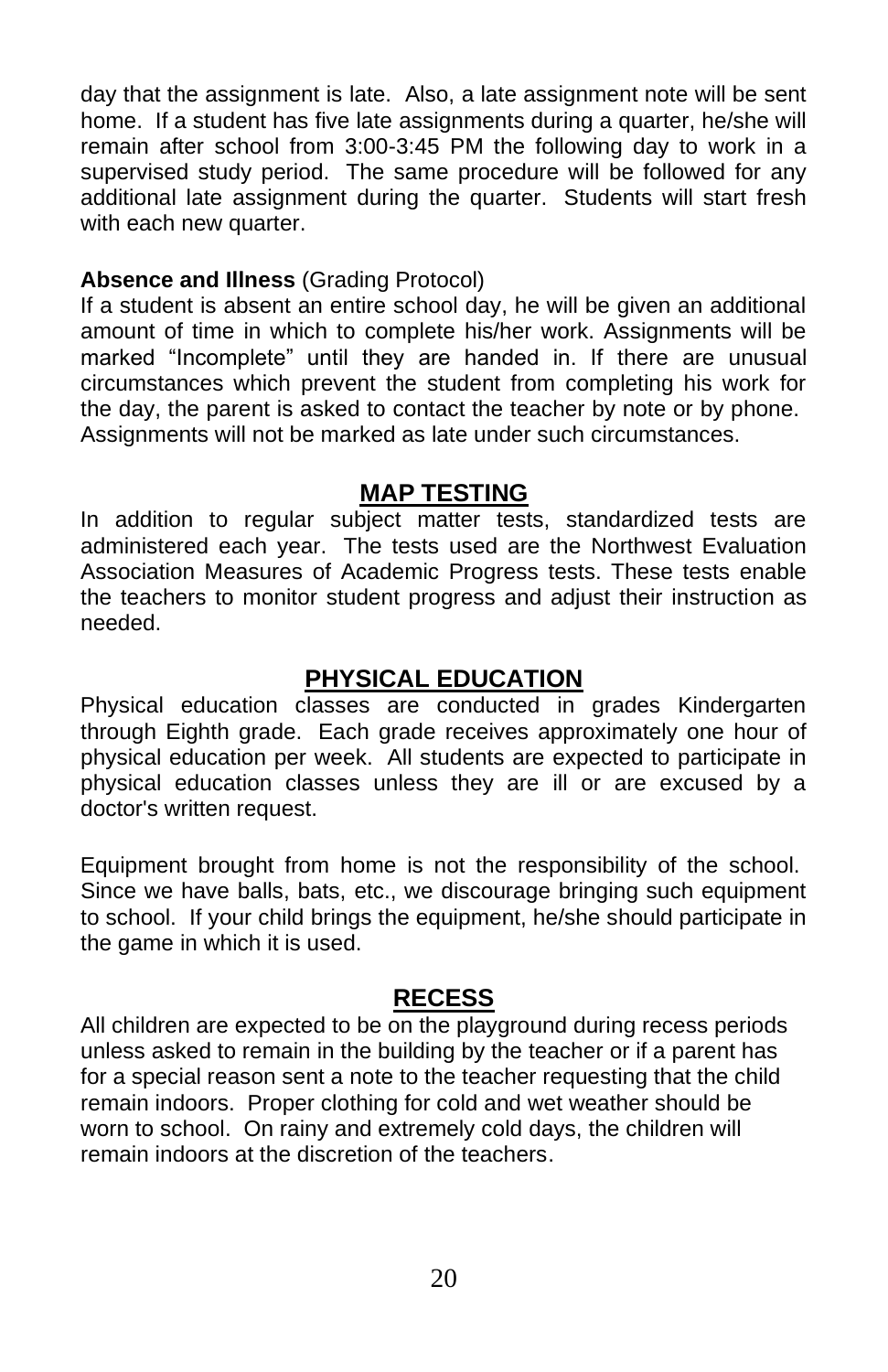## **REPORT CARDS**

A report of the child's progress is given four times during the year. It is hoped that a close relationship will exist between parents and teachers at all times so that they will mutually assist each other in understanding and helping children meet their educational, social, and spiritual needs.

The following report card grading system will be used for grades 3-8 at Immanuel Lutheran School:

| Α    | 95-100 | C  | 79-82      |
|------|--------|----|------------|
| А-   | 93-94  | C- | 77-78      |
| $B+$ | 91-92  | D+ | 75-76      |
| B    | 87-90  | D  | 72-74      |
| В-   | 85-86  | D- | 70-71      |
| $C+$ | 83-84  | F  | $0 - 69$   |
|      |        |    | Incomplete |

Behavior, Art, Phys. Ed., Music, and Penmanship will be graded with:

- E Excellent
- S Satisfactory
- N Needs Improvement
- U Unsatisfactory

Each child must have all work completed by the end of each quarter. If the work is not done, an Incomplete grade will be given. The Incomplete will be changed to a letter grade upon completion of the child's work.

It is important that the parents evaluate this report card very carefully and discuss it with the child with the purpose of encouraging the child to ever greater faithfulness in his or her school work.

### **TARDY POLICY**

School starts promptly at 9:00 AM. Students should arrive at school by 8:45 AM in order to recite memory work and perform morning routines. Late students usually disturb morning devotions and the study of God's Word. Out of respect for the teacher, classmates, and the daily routine, please arrive at school promptly. Chronic tardiness will be disciplined like any other negative behavior.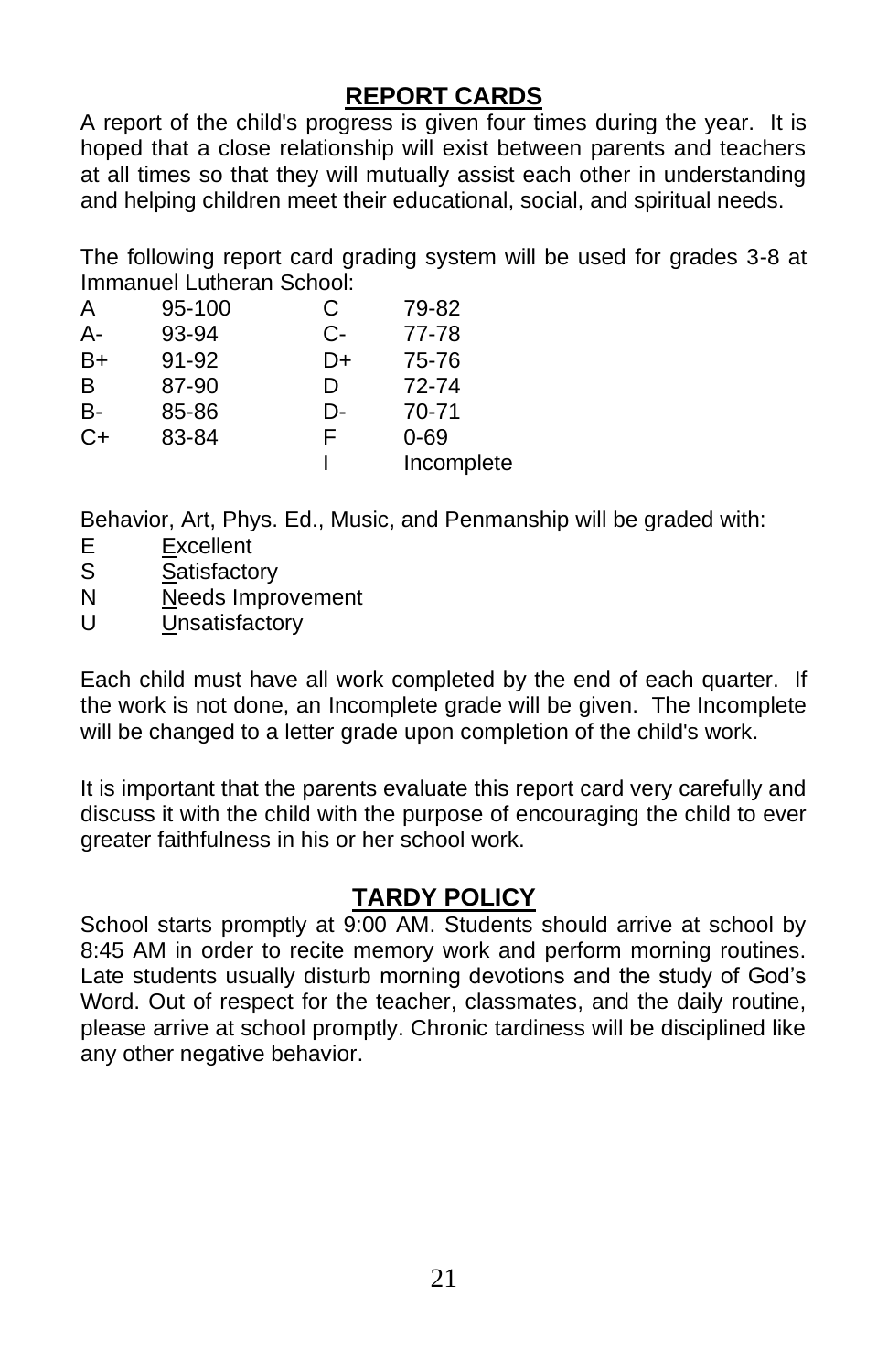# **EXTRA-CURRICULAR ACTIVITIES**

### **ATHLETIC POLICIES**

Immanuel Lutheran School encourages students to make use of their God-given talents outside of the regular classroom setting. Due to the fact that enrollment numbers change from year-to-year, it will be the right of the coaches to determine which grades are involved in certain activities. Decisions will be made to include entire grade levels, not individual students.

The following Co-ed sports are available to our students in competition with other schools in the area: Soccer, Basketball, Track, Softball, & Volleyball.

Students who maintain an acceptable level of academic achievement, exhibit satisfactory behavior, and are prompt in doing their work are given the privilege to participate in the school's athletic programs.

Students who wish to represent our school in athletic activities must exhibit adequate classroom progress and proper school behaviors. If your child is absent from school on a given day, he or she may not be able to participate in an athletic event that day.

If a student has detention after school, they may participate in afterschool activities after the detention has been served. If a student has been given an In School Suspension, or Out of School Suspension, they may/may not be allowed to participate in after school activities those days depending on the severity of the suspension.

Players should work together in the spirit of Christian sportsmanship. Sportsmanship includes being good winners (*God gave me my mind and all my abilities*), as well as good losers (*for in all things God works for the good of those who love Him.)*

### **CHRISTIAN EDUCATION WEEK**

The first week of March each year is Christian Education Week. Activities for this week change from year-to-year, but typically include special speakers, activities, singing at various nursing homes in Hutchinson, special meals and off-campus events. Activities are primarily funded through the PTF Group.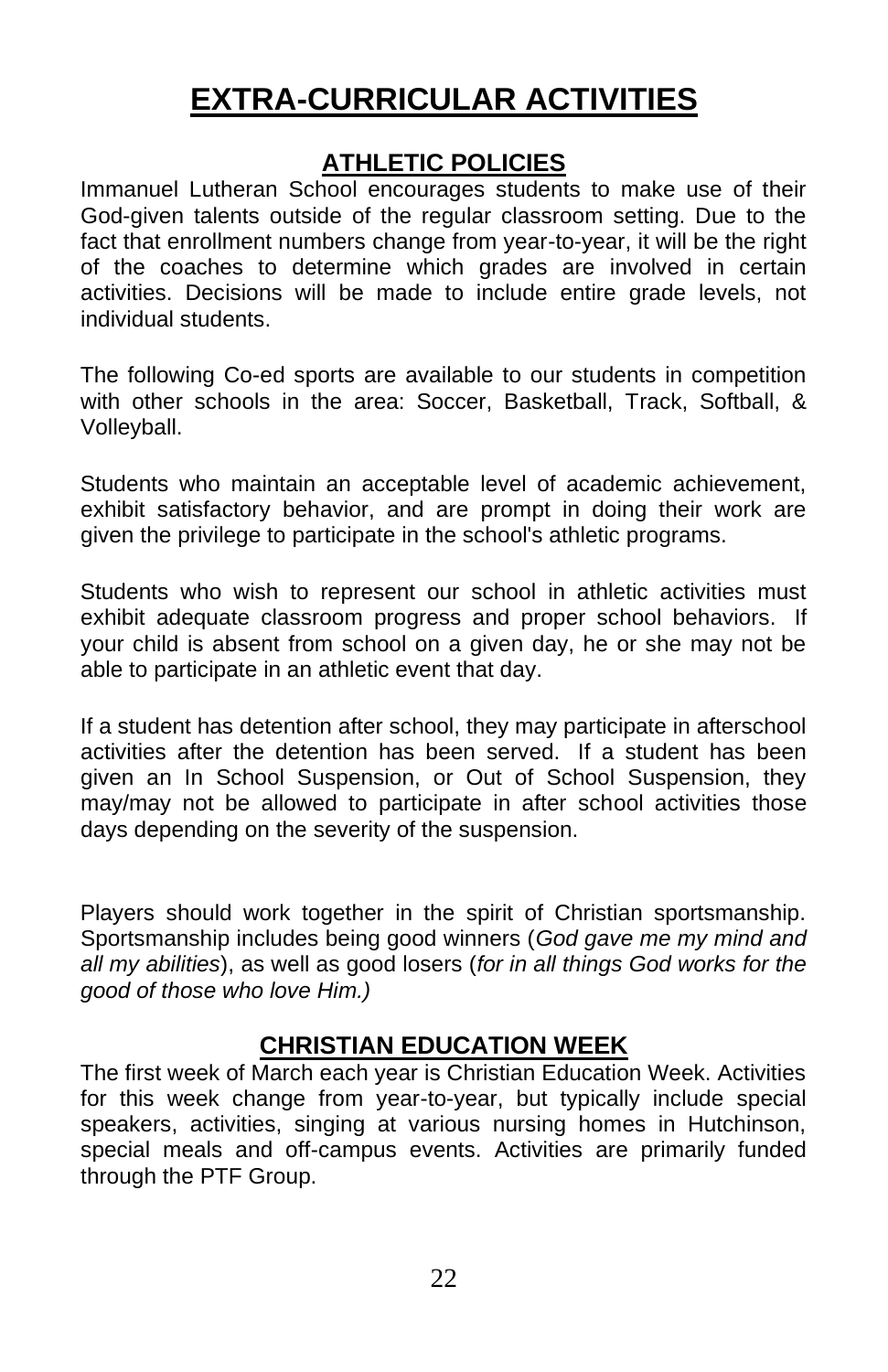### **FIELD TRIPS**

Field trips are planned by the teachers. Permission by the parents is required for all trips. The children are supervised by the teachers. Chaperones may be asked along to assist. Field trips are considered to be an extension of the curriculum, and participation by the students is required. All children must be in appropriate seat belts or booster seats before leaving school, as required by state law.

Field trips are funded through the Scrip program. Scrip consists of purchasing gift cards from retailers, who in turn contribute a percentage to the school. Parents are encouraged to contribute to the field trip fund by purchasing gift cards from our Scrip coordinators.

### **INSURANCE FOR ACCIDENTS**

Our school's insurance will serve as the secondary insurer for any school activity related accident. Our insurance will cover any additional amount not covered by your personal health insurance.

## **LATCHKEY**

Latchkey is provided as a convenience for our school families who need their children to arrive at school before 8:45 AM or depart from school after 3:00 PM. Care for students will be available from 6:30 AM to 8:45 AM before school, and 3:00 PM to 6:00 PM after school. Latchkey is available for scheduled late starts from 6:30 AM to 15 minutes before school starts.

The Latchkey hours will be spent primarily in the meeting room at Immanuel Lutheran Church. Weather-permitting, the students may spend some time after school at the playground if the caregiver allows it. All latchkey students must be gathered in the same location with the caregiver.

Caregivers will be informed of any allergies or other health concerns of the students in their care. Caregivers will also be advised of the emergency contacts and the people who have permission to pick up children as listed on the forms provided to Immanuel Lutheran School by the parents.

Students who attend Latchkey are expected to bring their own snacks and drinks from home. They are also expected to wear clothing that is appropriate for school and not to show up wearing their pajamas.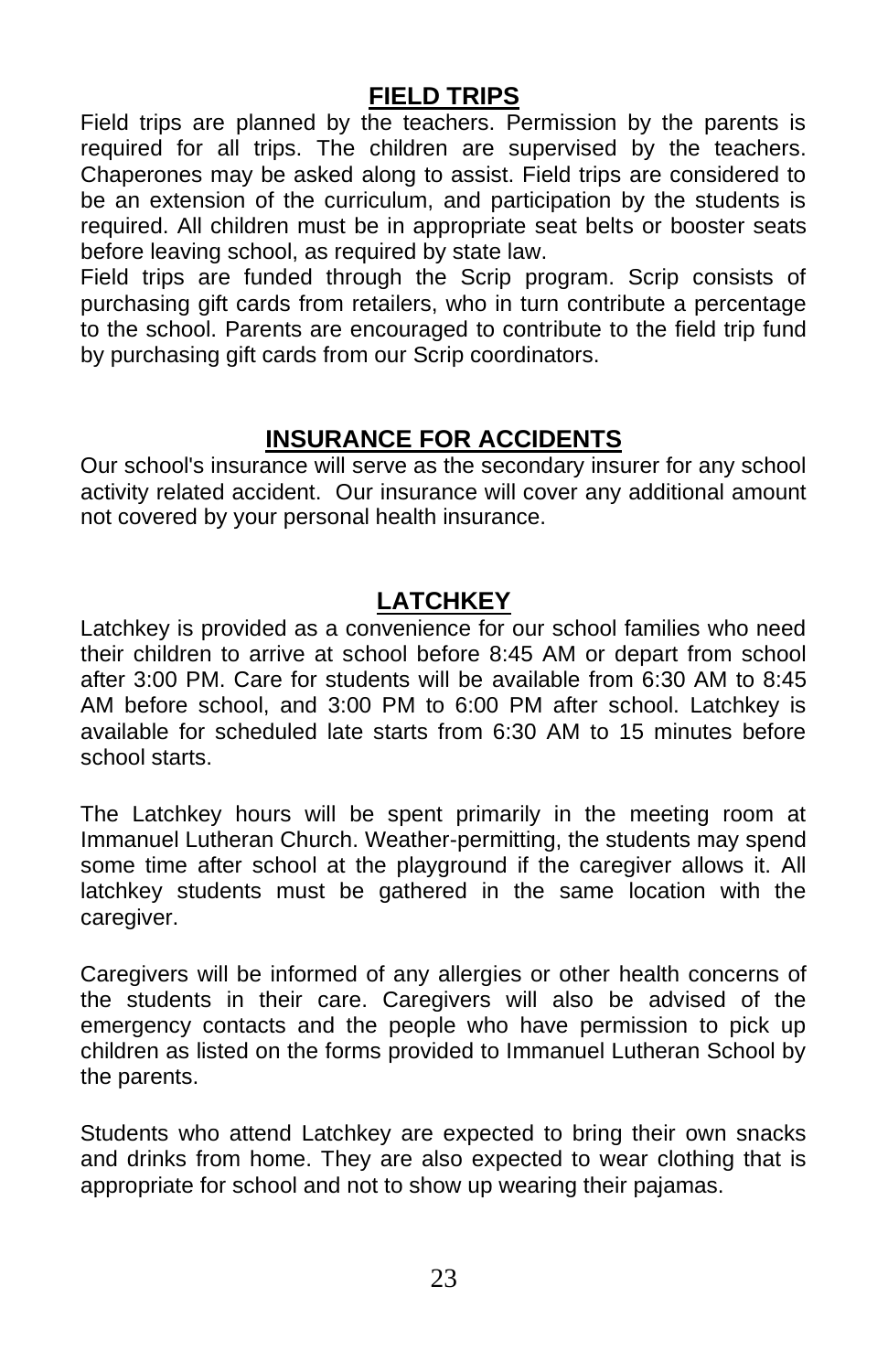Parents will be given forms concerning contract or non-contract child care in Latchkey and for scheduling Latchkey times.

Billing will be sent out as soon as possible after the end of the month. Payment is due by the  $15<sup>*</sup>$  of the following month. Example: September Latchkey hours will be billed October 1<sup>st</sup> and due October 15<sup>th</sup>. A late fee may be assessed if payment has not been received by the  $20<sup>th</sup>$  of October.

#### **PHOTOGRAPHY CLUB**

Children in grades 6-8 are eligible to participate in the Photography Club. The group meets every/other Monday from 3:00 - 4:00 PM at the school. No camera is needed to participate. The group is led by parent volunteers. The children learn about taking photographs and are also responsible for putting together the annual school yearbook.

### **SCHOOL PLAY**

All of the children in the school will participate in some type of play, skit, or performance during the year. More information will be available when schedules are set

#### **SINGING**

Our children sing and play hand chimes in various church services throughout the year. This singing and playing is to beautify our church services and enable the children to express their Christian faith. Parents are notified of these occasions through the weekly Wednesday Newsletter. ILS asks for parental cooperation in getting children to these services at the appointed times. Attendance is strongly recommended. If your student is unable to attend, please inform your classroom teacher or choir director. The schedule for the year will be sent home at the start of the school year.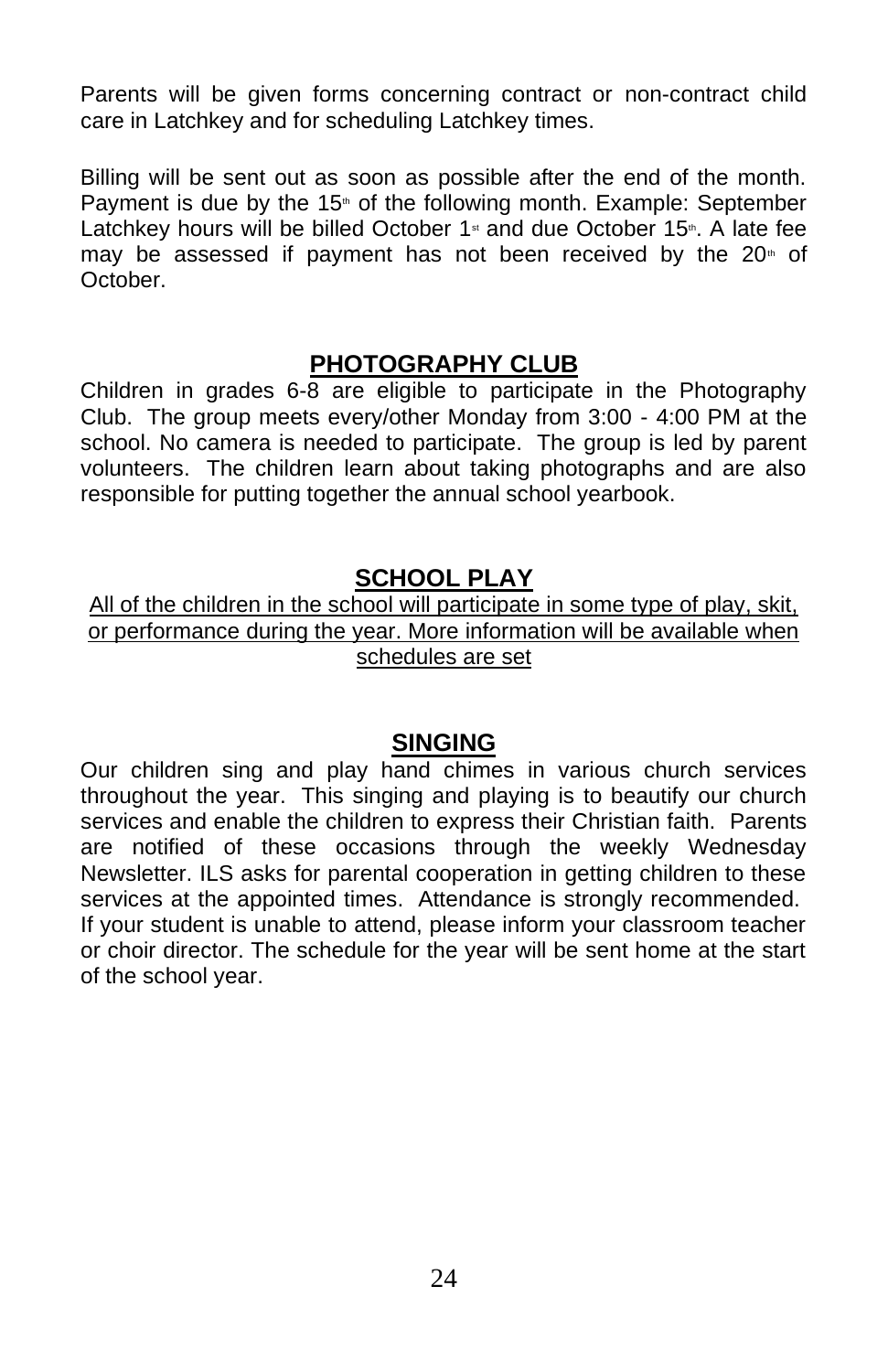# **PARENT INVOLVEMENT**

## **FUNDRAISING**

ILS is always looking for supplemental sources of funds for special projects and for the day-to-day operation of the school.

There are numerous fundraising opportunities:

- Scrip is a fundraising program for the school that offers gift cards from retailers and restaurants which give a percentage of each gift card to the school. The gift cards are purchased at face value and are worth their full value to the purchaser. This program funds field trips for our students.
- Thrivent Choice Dollars & Thrivent Action Teams
- Amazon Smile: Any order through Amazon can earn a percentage for the school. Search for Immanuel Lutheran Hutchinson to designate the school.
- School Mall.Com: Use on-line merchant purchases to earn a percentage for the school.
- Kwik Trip Credit Card: If you have or would like to get a Kwik Trip Credit Card, you can designate ILS as the recipient of a donation of a percentage of your charges, as well as an additional contribution from Kwik Trip.
- Coborn's More Rewards: When you sign up for Coborn's (Cash Wise) More Rewards program, you can designate Immanuel Lutheran School as the recipient to receive funds through this program. Every time you shop at Cash Wise, points are automatically added to Immanuel's account.

The following items can be saved and sent to school with your child or dropped off in the school office. Immanuel Church also has a drop off spot in the entryway of the church:

- Loaves for Learning Save the Proof of Purchase from loaves of Country Hearth or Village Hearth breads.
- Coca Cola Gives You can enter codes on-line and designate the school as the recipient, or drop off codes at school and they will be entered for you.
- Ink Cartridges Turn in printer ink cartridges and copier toner cartridges to school for recycling.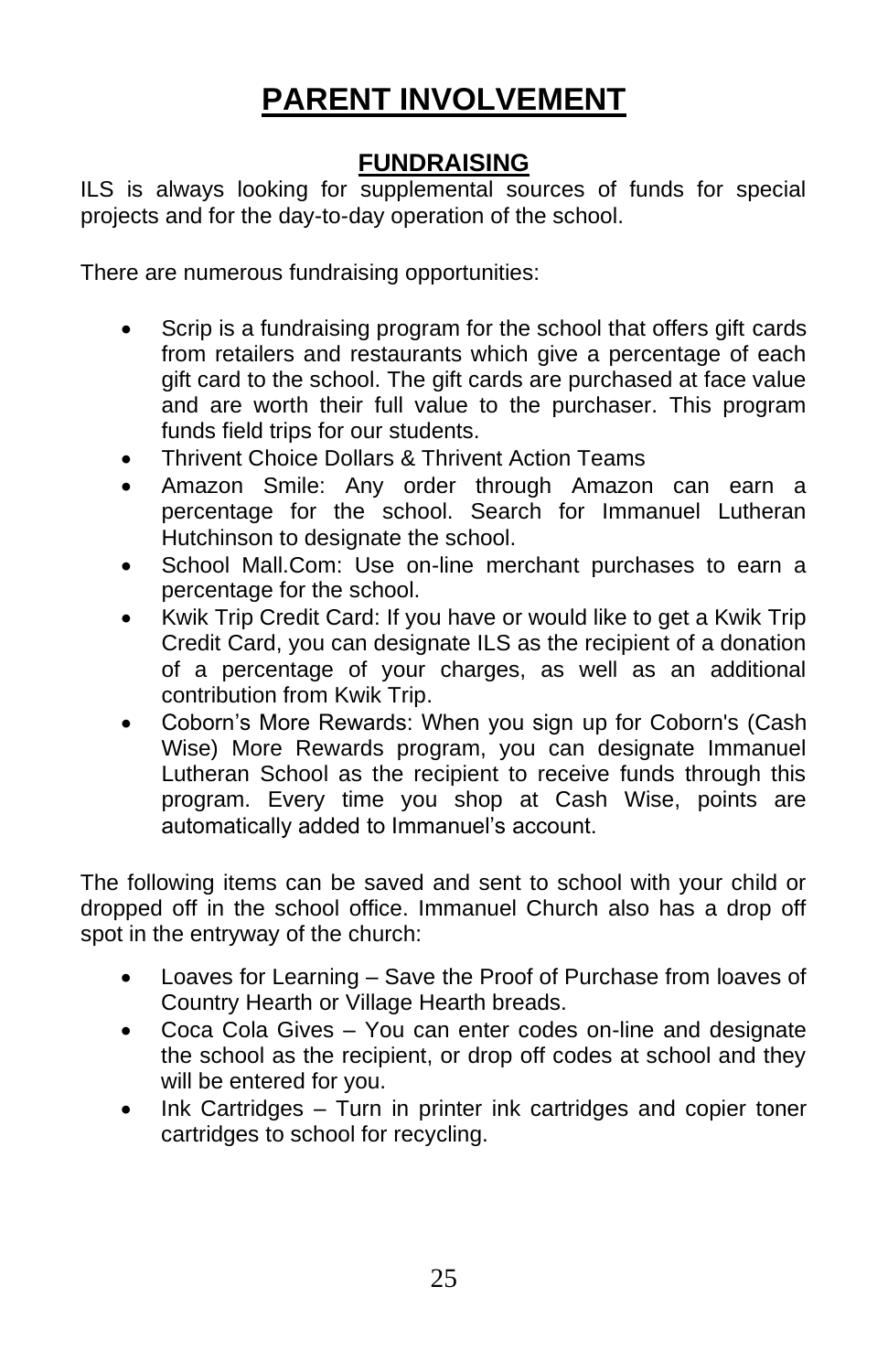# **PARENT-TEACHER CONSULTATIONS**

It is very important that the parents and teachers feel free to openly discuss any concerns or questions concerning the child's education. Two conference periods are scheduled each year: one in the Fall after the first quarter, and one in the Spring after the third quarter. At least one parent is expected to come to these meetings to discuss the progress of their child. At times during the year, the teacher may request a special conference with the parents, just as the parents may request a conference with the teacher. Parents are encouraged to visit classes at any time during the school year. It is helpful if you can let the teacher know you are coming.

# **PARENTS, TEACHERS, AND FRIENDS (PTF)**

PTF is a group for Parents, Teachers, and Friends of Immanuel Lutheran School and Children of Grace Preschool. PTF coordinates fundraising opportunities, social events, and support for the school and teachers. PTF meets monthly on the second Monday of the month at 6:30 PM at the school. Everyone is encouraged to attend and support the school.

# **SCHOOL SUPPLIES**

A list of school supplies for the school year is distributed to families. Please make sure your child has the appropriate supplies when the school year begins and throughout the year.

# **VOLUNTEER OPPORTUNITIES**

There are many opportunities for parents and friends to be involved in the operation of Immanuel Lutheran School. Please contact the school if you would be interested in helping in any of these areas.

- PTF Group Parents, Teachers & Friends
- Chaperone Field Trips
- **Drive for Sporting Events**
- Coaching/Assistant Coaching
- Assist School Play Director with Sets, Costumes, Props
- Lead After School Programs
- Be a Latchkey Care-Giver
- Help with Fundraising Events
- Help with the McLeod County Fair Booth
- Help with the School Library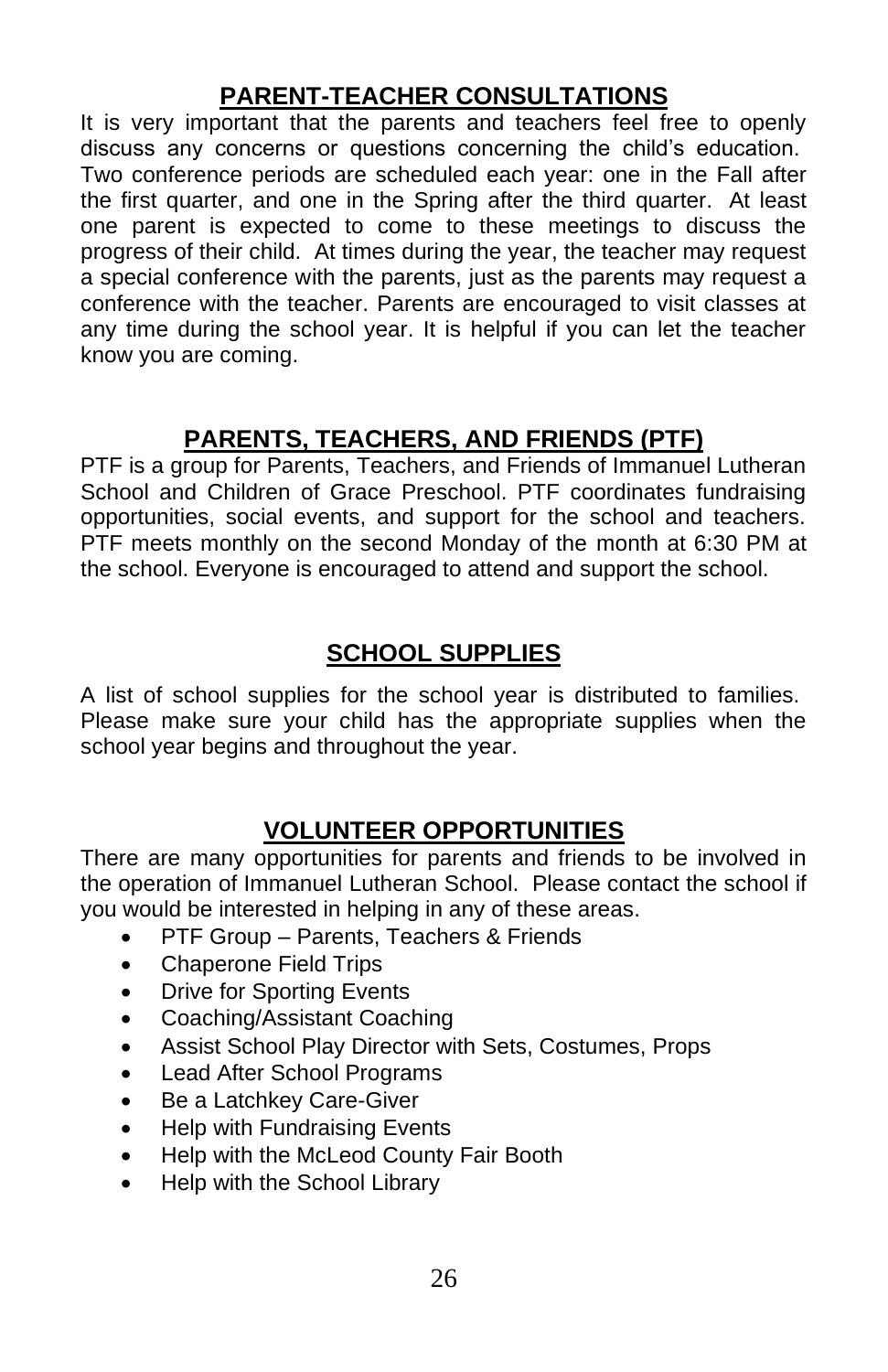# **HOW YOU CAN HELP YOUR CHILDREN**

- Give the Word of God top priority in your life and let your children know it
- Attend church regularly with your children and let them see you go up to the Lord's altar for Holy Communion frequently
- Have regular devotions and family prayers
- Speak highly of the school's purpose and it's called workers, who are representatives of God
- See that your children learn their memory work for the following day and review it in the morning prior to school
- Refrain from being critical of school procedures in the presence of your children. If something is troubling you, talk to the teachers, not about them.
- Encourage them to form regular study habits and provide adequate facilities for proper study
- See that your children are regular and prompt in attendance
- Encourage them to eat well-balanced meals
- Encourage them to get sufficient hours of rest and sleep
- Encourage them to play games suitable for their age and skill
- Discourage them from bringing any distracting items to school
- Expose them to many wholesome experiences
- Encourage them to be considerate and courteous to others
- In general, set a good example for your children to follow, lest you undermine the education the school is trying to provide and confuse the children as they hear God's Word say one thing and see their parent(s) do the opposite.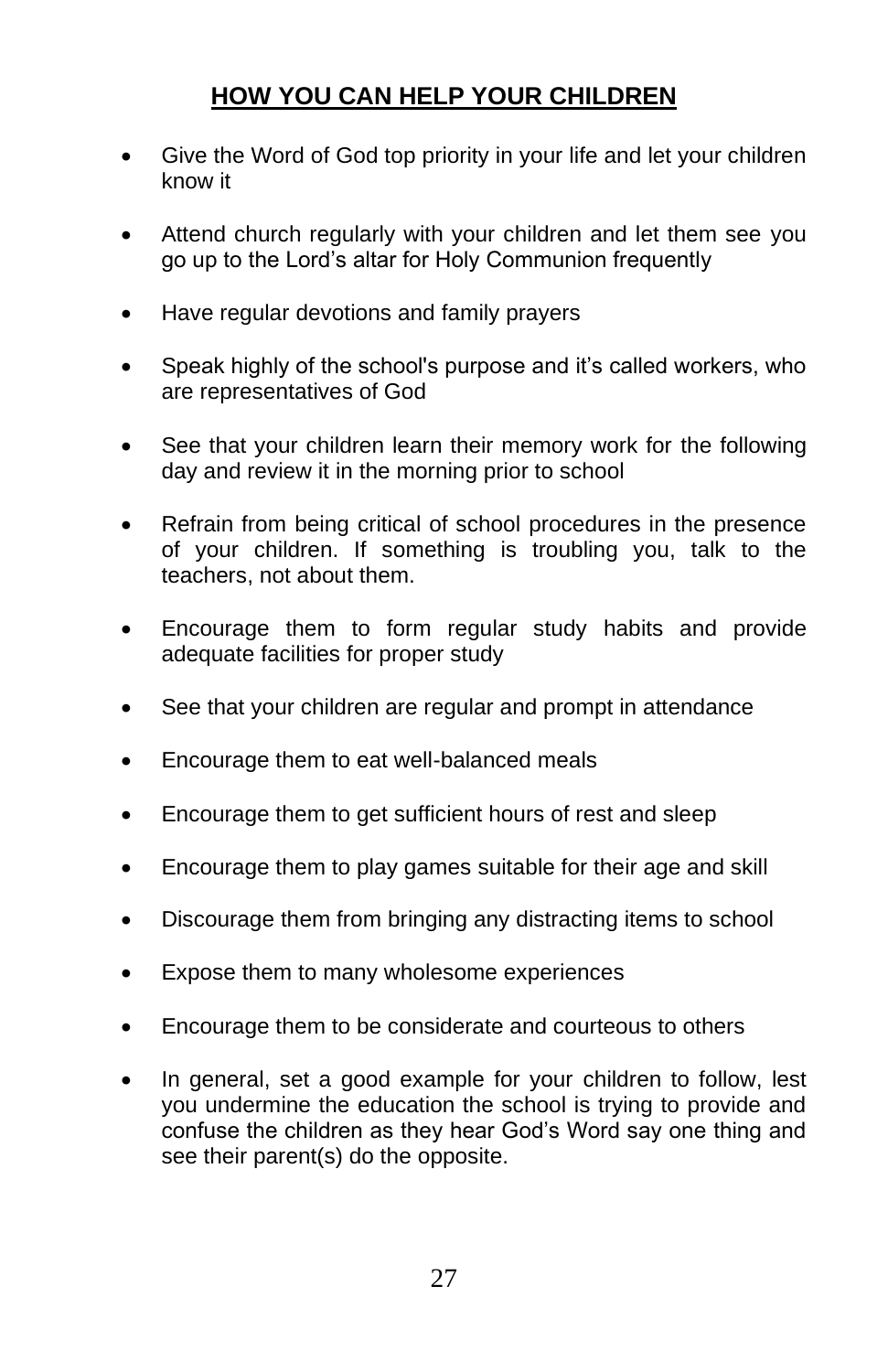### **SUMMER CARE HANBOOK**

#### **PURPOSE**

Our Summer Care program has been established by Immanuel Lutheran School Association (Immanuel Lutheran Church and Grace Lutheran Church) as part of the total ministry offered to families with young children. Our mission is to assist families in need of childcare by providing a Christ-centered summer care program.

### **ELIGIBILITY**

Children in Pre-K (age 4 and potty trained) through sixth grade (age 12) in the upcoming school year are eligible to attend the Summer Care Program. Children are welcome to attend this program as often as they need or want.

Before care can begin, the following needs to be completed:

- Summer Care Registration Form (Google Form)
- Registration Fee
- All child(ren) information filled out completely

All children will have opportunities to participate in Christian devotional activities, Bible stories, prayers and songs as practiced and taught by Immanuel Lutheran School (WELS).

### **PAYMENT/SCHEDULING**

Monthly calendars will be given out at registration to plan your summer care.

- The billing week is Friday to Thursday. Bills will be available at pick up on Friday. Payment is due by the following Monday. Automatic payments are preferred and can be set up to draw directly from your checking account. Authorization forms are available at registration. If you are already set up for direct withdrawal for the school year this does not need to be set up again unless there are changes in the account from which you want to pull the funds.
- 48-hour advance notice is needed if your child plans to attend to not be considered a drop-in.
- Drop-ins are based on availability.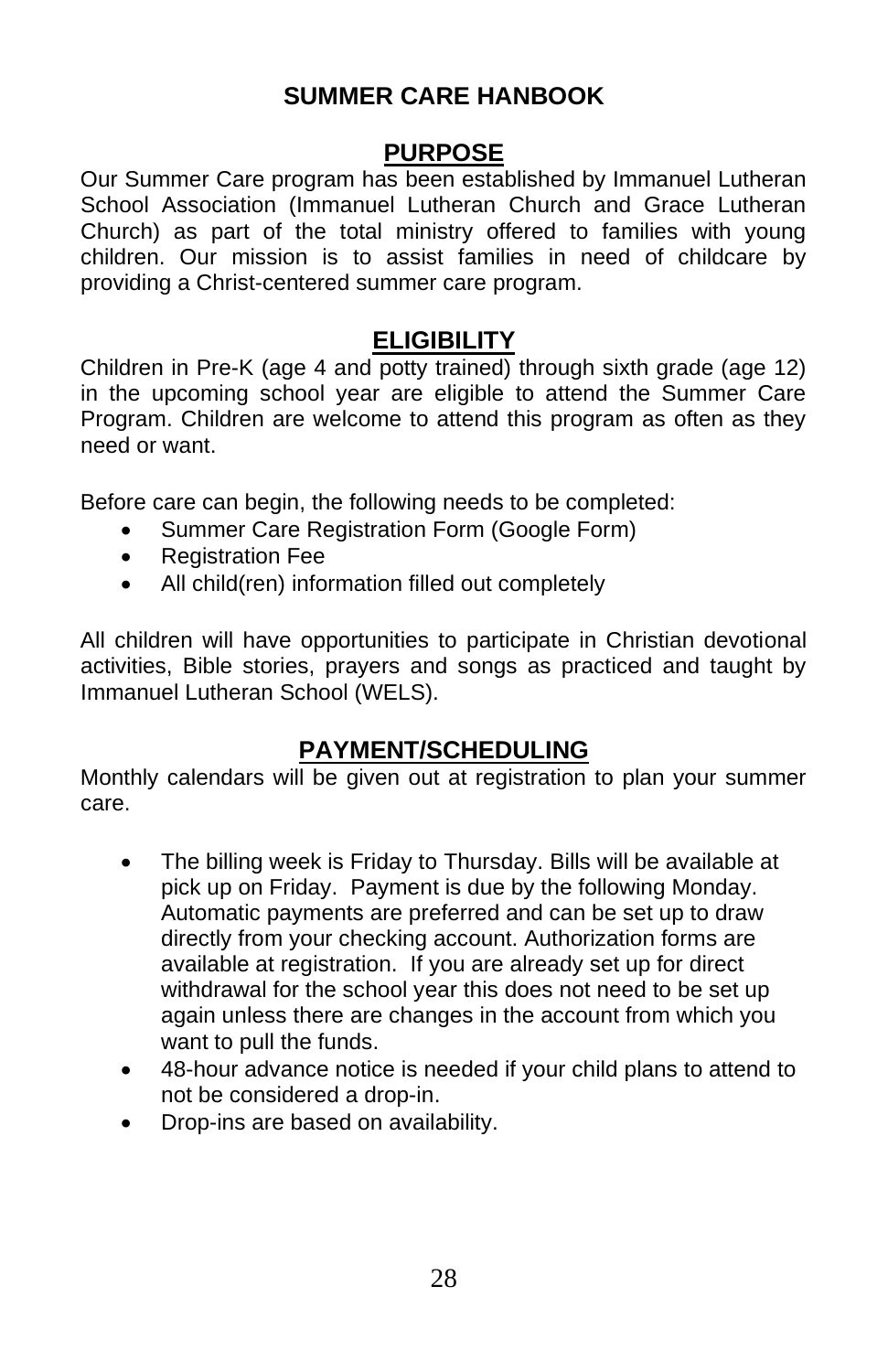# **SUMMER CARE TENTATIVE SCHEDULE (MONDAY – FRIDAY)**

**Monday:** Pool Day - Hutchinson Aquatic Center (12:30 - 3:00 PM).

- Transportation by Trailblazer Transit
- Parent volunteers and chaperones welcome

Free time, rest time, silent reading time, Chromebook (age 9-12).

**Tuesday**: Free time, structured learning (art, music, science experiment, reading, math, problem-solving), outside activities, rest time, silent reading time, Chromebook (age 9-12).

**Wednesday:** Free time, structured learning (art, music, science experiment, reading, math, problem-solving), outside activities, rest time, silent reading time, Chromebook (age 9-12).

**Thursday:** Library Day – Stories in the Park (9 - 11 AM)

- Transportation by Trailblazer Transit
- Parent volunteers and chaperones welcome

Free time, rest time, silent reading time, Chromebook (age 9-12).

**Friday:** Techie Fridays – if parents allow, children can bring electronics (tablet/phone), movies, free time, outside activities, rest time, silent reading time, Chromebook (age 9-12).

- Lunches will be provided by the families. Bring a sack lunch. Microwaves are available at school.
- Morning and afternoon snacks will be provided by summer care.

Summer Care will attend Vacation Bible School at Grace Lutheran Church.

Summer Care starts the first full week after Memorial Day, June  $6<sup>th</sup>$  and ends August 19th.

### **SUMMER CARE ATTENDANCE**

Summer Care hours are 7 am – 6:00 pm, Monday - Friday. A monthly calendar will be handed out in advance. Families must choose drop off and pick up times so adequate staffing is available. A parent/guardian, summer care staff member, or an authorized person by the family will sign the child in and out each day.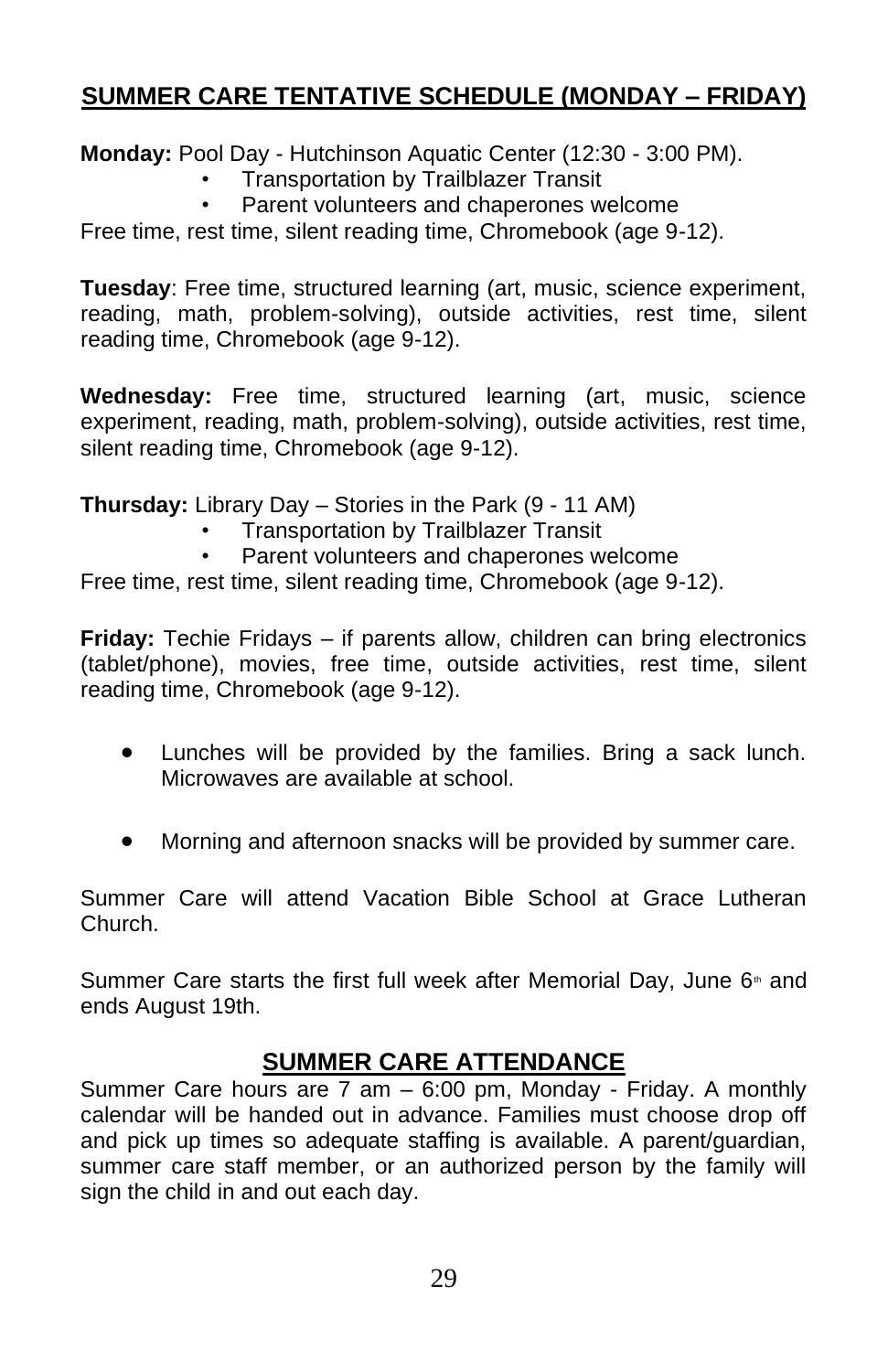Drop-ins will need to pay the day of (at pick-up). Checks can be made payable to Immanuel Lutheran School.

48 hours advance notice is needed if your child plans to attend to not be considered a drop-in and pay the drop-in rate. Because of space and staffing numbers, drop-ins are not automatically guaranteed attendance.

*New Care Policy*: You will be charged for care for the days that you sign up for even if your child does not attend. No charge will be made if notification of schedule changes is made at least one week prior. Schedule changes must be sent via email to ilschool@hutchtel.net.

### **Pick-Up**

Summer care ends at 6:00 pm. Your child needs to be picked up at or before this time. Please contact the Summer Care Staff or the school if you will be late. A late fee of \$20 will be charged if the child is not picked up within the first 15 minutes of the closing time.

#### **Transportation**

All transportation will be done with Trailblazer Transit. Summer Care will cover the monthly fee for all children and supervisors.

#### **Cost**

- Registration Fee:
	- $\circ$  \$50 1st child
	- o \$25 each additional child
- Rate: \$2.75/hour
- Drop-ins: \$3.50/hour pay day of
- Hutchinson Aquatic Center Pass Needs to be purchased in advance through PRCE
	- o Season Pass \$100 (\$40 for each additional family member)
	- o Discount Tickets 12 visits for \$72
- Families need to purchase the pool admission in advance \$8 a day
- Registration fee needs to be paid in advance
- Billings will be available every Friday at pick-up. Payment is due by Monday of the following week.